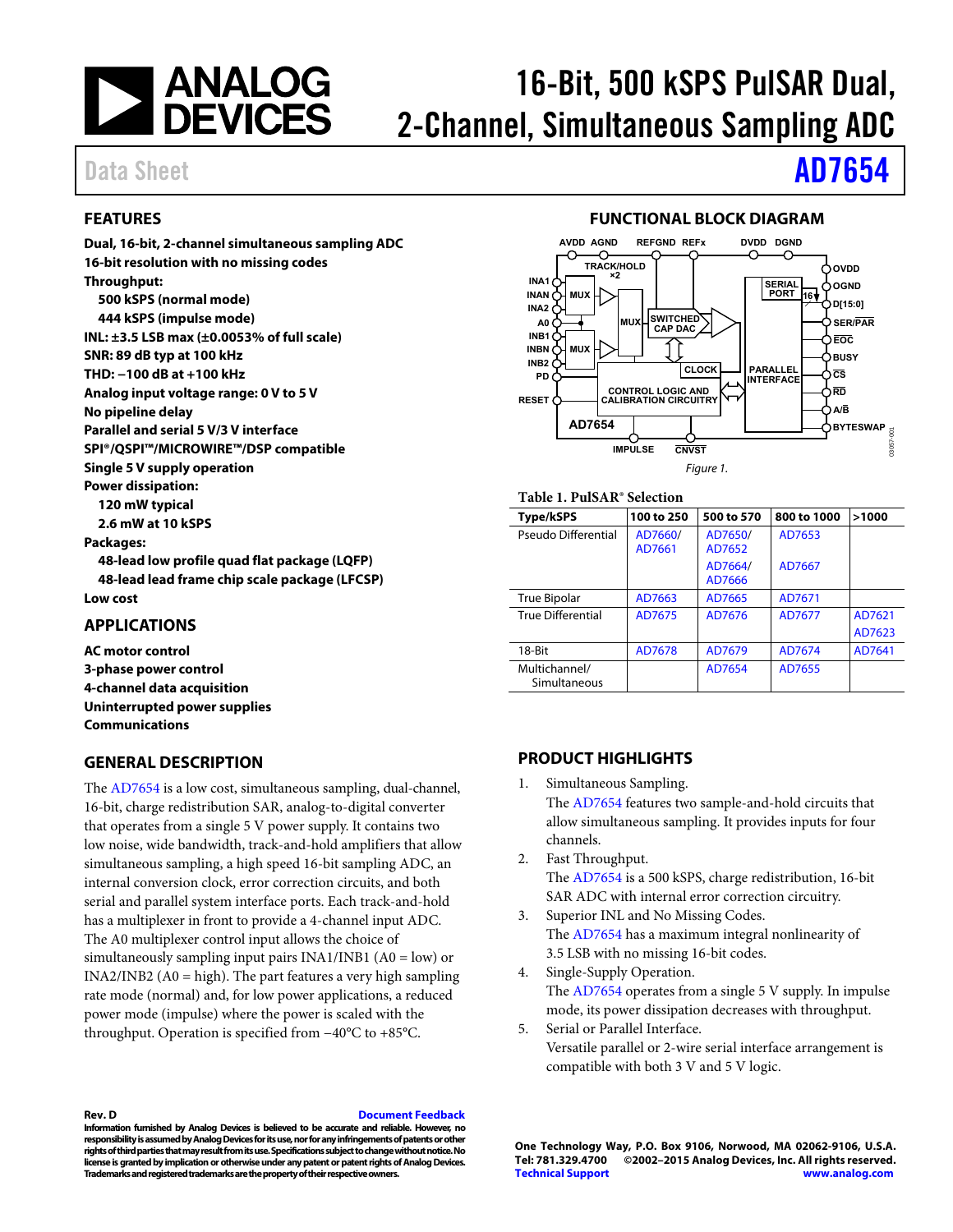# **TABLE OF CONTENTS**

| Pin Configurations and Function Descriptions  8 |
|-------------------------------------------------|
|                                                 |
|                                                 |
|                                                 |
|                                                 |
|                                                 |
|                                                 |
|                                                 |
|                                                 |

# <span id="page-1-0"></span>**REVISION HISTORY**

### 12/15-Rev. C to Rev. D

| Changes to Microprocessor Interfacing Section, SPI Interface |  |
|--------------------------------------------------------------|--|
|                                                              |  |
|                                                              |  |
|                                                              |  |

## $10/14$ —Rev. B to Rev. C

### 11/05-Rev. A to Rev. B

# 11/04-Rev. 0 to Rev. A

| Changes to Voltage Reference Input Section  17 |  |
|------------------------------------------------|--|
|                                                |  |
|                                                |  |
|                                                |  |
|                                                |  |

## 11/02-Revision 0: Initial Version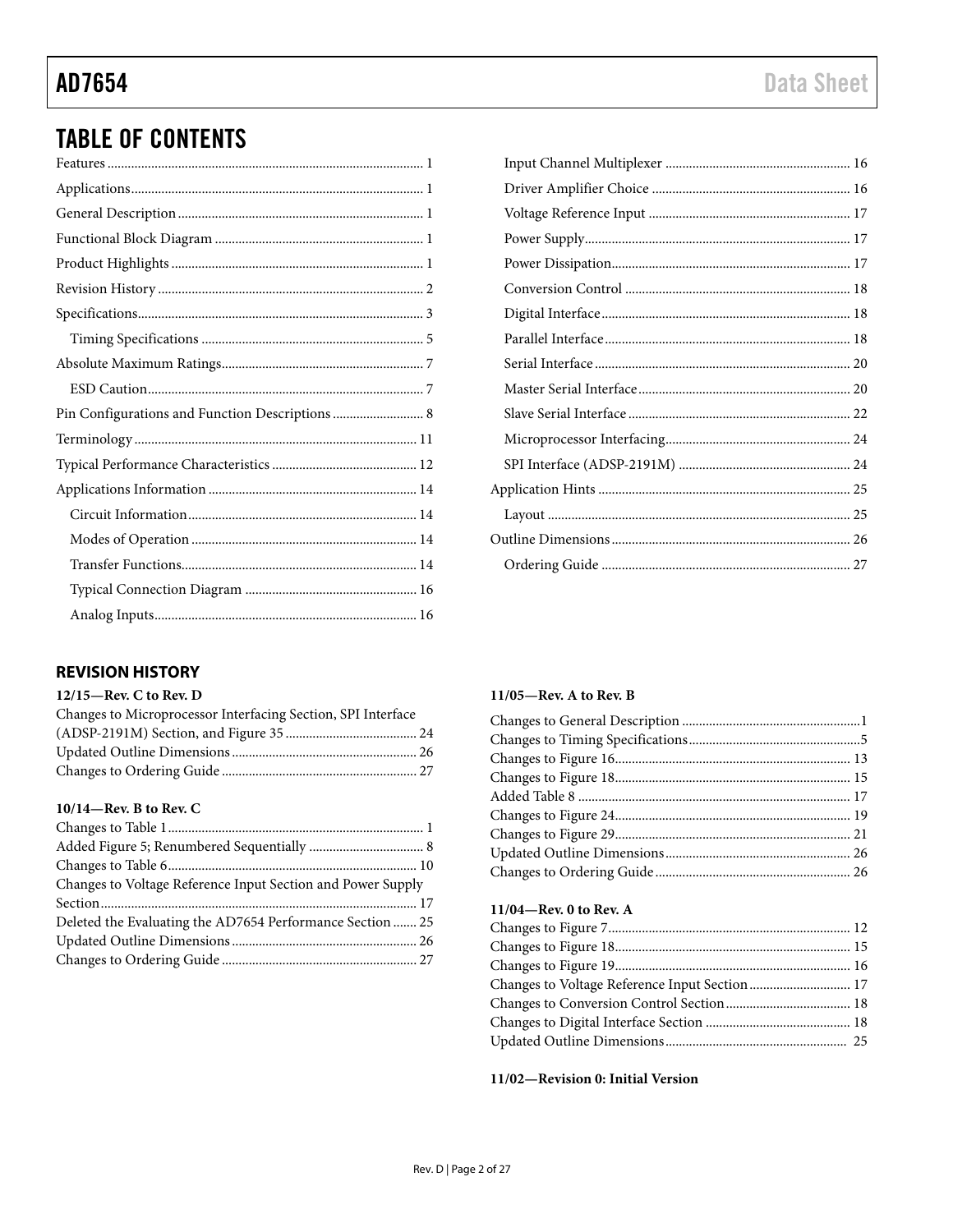# <span id="page-2-0"></span>**SPECIFICATIONS**

AVDD = DVDD = 5 V, OVDD = 2.7 V to 5.25 V; all specifications  $T_{MIN}$  to  $T_{MAX}$ , unless otherwise noted.

## **Table 2.**

| <b>Parameter</b>                        | <b>Test Conditions/Comments</b>      | Min    | <b>Typ</b>     | Max            | Unit             |
|-----------------------------------------|--------------------------------------|--------|----------------|----------------|------------------|
| <b>RESOLUTION</b>                       |                                      | 16     |                |                | <b>Bits</b>      |
| <b>ANALOG INPUT</b>                     |                                      |        |                |                |                  |
| Voltage Range                           | $V_{INx} - V_{INxN}$                 | 0      |                | 2 VREF         | V                |
| Common-Mode Input Voltage               | $V_{INxN}$                           | $-0.1$ |                | $+0.5$         | v                |
| Analog Input CMRR                       | $f_{IN}$ = 100 kHz                   |        | 55             |                | dB               |
| <b>Input Current</b>                    | 500 kSPS throughput                  |        | 45             |                | μA               |
| Input Impedance <sup>1</sup>            |                                      |        |                |                |                  |
| THROUGHPUT SPEED                        |                                      |        |                |                |                  |
| Complete Cycle                          | In normal mode                       |        |                | $\overline{2}$ | μs               |
| <b>Throughput Rate</b>                  | In normal mode                       | 0      |                | 500            | <b>kSPS</b>      |
| Complete Cycle                          | In impulse mode                      |        |                | 2.25           | μs               |
| <b>Throughput Rate</b>                  | In impulse mode                      | 0      |                | 444            | kSPS             |
| DC ACCURACY                             |                                      |        |                |                |                  |
| Integral Linearity Error <sup>2</sup>   |                                      | $-3.5$ |                | $+3.5$         | LSB <sup>3</sup> |
| No Missing Codes                        |                                      | 16     |                |                | <b>Bits</b>      |
| <b>Transition Noise</b>                 |                                      |        | 0.7            |                | <b>LSB</b>       |
| Full-Scale Error <sup>4</sup>           | $T_{MIN}$ to $T_{MAX}$               |        | $\pm 0.25$     | ±0.5           | % of FSR         |
| Full-Scale Error Drift <sup>4</sup>     |                                      |        | ±2             |                | ppm/°C           |
| Unipolar Zero Error <sup>4</sup>        | T <sub>MIN</sub> to T <sub>MAX</sub> |        |                | ±0.25          | % of FSR         |
| Unipolar Zero Error Drift <sup>4</sup>  |                                      |        | ±0.8           |                | ppm/°C           |
| Power Supply Sensitivity                | $AVDD = 5 V ±5%$                     |        | 0.8            |                | <b>LSB</b>       |
| <b>AC ACCURACY</b>                      |                                      |        |                |                |                  |
| Signal-to-Noise                         | $f_{IN} = 20$ kHz                    | 88     | 90             |                | dB <sup>5</sup>  |
|                                         | $f_{IN}$ = 100 kHz                   |        | 89             |                | dB               |
| Spurious-Free Dynamic Range             | $f_{IN}$ = 100 kHz                   |        | 105            |                | dB               |
| <b>Total Harmonic Distortion</b>        | $f_{IN}$ = 100 kHz                   |        | $-100$         |                | dB               |
| Signal-to-Noise and Distortion          | $f_{IN} = 20$ kHz                    | 87.5   | 90             |                | dB               |
|                                         | $f_{IN}$ = 100 kHz                   |        | 88.5           |                | dB               |
|                                         | $f_{IN}$ = 100 kHz, -60 dB Input     |        | 30             |                | dB               |
| Channel-to-Channel Isolation            | $f_{IN}$ = 100 kHz                   |        | $-92$          |                | dB               |
| -3 dB Input Bandwidth                   |                                      |        | 10             |                | <b>MHz</b>       |
| <b>SAMPLING DYNAMICS</b>                |                                      |        |                |                |                  |
| <b>Aperture Delay</b>                   |                                      |        | $\overline{2}$ |                | ns               |
| <b>Aperture Delay Matching</b>          |                                      |        | 30             |                | ps               |
| Aperture Jitter                         |                                      |        | 5              |                | ps rms           |
| <b>Transient Response</b>               | Full-scale step                      |        |                | 250            | ns               |
| <b>REFERENCE</b>                        |                                      |        |                |                |                  |
| External Reference Voltage Range        |                                      | 2.3    | 2.5            | AVDD/2         | $\mathsf{V}$     |
| <b>External Reference Current Drain</b> | 500 kSPS throughput                  |        | 180            |                | μA               |
| <b>DIGITAL INPUTS</b>                   |                                      |        |                |                |                  |
| Logic Levels                            |                                      |        |                |                |                  |
| $V_{IL}$                                |                                      | $-0.3$ |                | $+0.8$         | v                |
| $\mathsf{V}_{\mathsf{IH}}$              |                                      | $+2.0$ |                | $DVDD + 0.3$   | v                |
| Iщ.                                     |                                      | $-1$   |                | $+1$           | μA               |
| $I_{\mathbb{H}}$                        |                                      | $-1$   |                | $+1$           | μA               |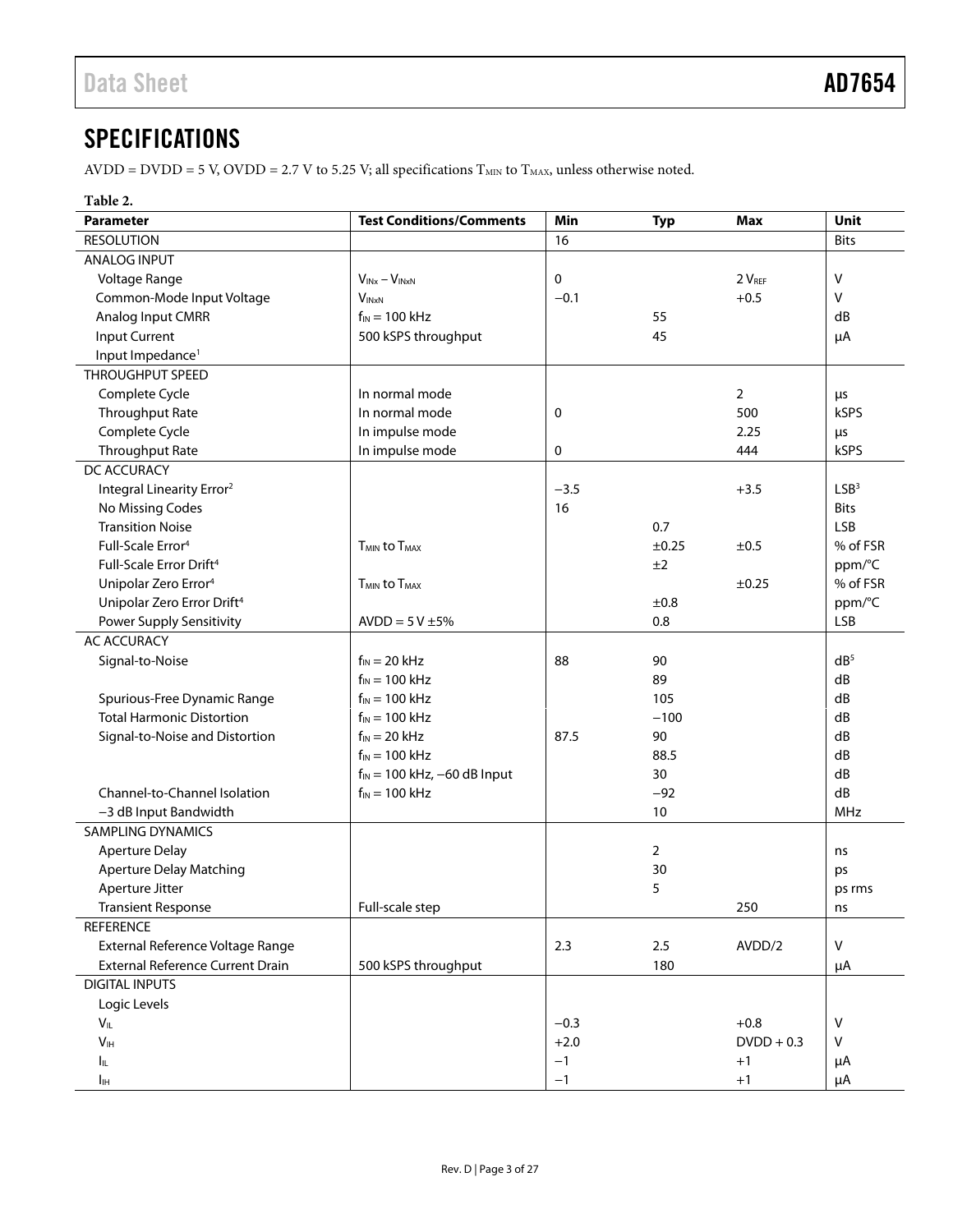<span id="page-3-0"></span>

| <b>Parameter</b>                | <b>Test Conditions/Comments</b>            | Min          | <b>Typ</b> | Max        | Unit |
|---------------------------------|--------------------------------------------|--------------|------------|------------|------|
| <b>DIGITAL OUTPUTS</b>          |                                            |              |            |            |      |
| Data Format <sup>6</sup>        |                                            |              |            |            |      |
| Pipeline Delay <sup>7</sup>     |                                            |              |            |            |      |
| <b>V<sub>OL</sub></b>           | $I_{SINK} = 1.6$ mA                        |              |            | 0.4        | v    |
| <b>V<sub>OH</sub></b>           | $I_{\text{SOWRCE}} = -500 \mu A$           | $OVDD - 0.2$ |            |            | V    |
| POWER SUPPLIES                  |                                            |              |            |            |      |
| <b>Specified Performance</b>    |                                            |              |            |            |      |
| <b>AVDD</b>                     |                                            | 4.75         | 5          | 5.25       | v    |
| <b>DVDD</b>                     |                                            | 4.75         | 5          | 5.25       | ۷    |
| <b>OVDD</b>                     |                                            | 2.7          |            | $5.25^{8}$ | v    |
| Operating Current <sup>9</sup>  | 500 kSPS throughput                        |              |            |            |      |
| <b>AVDD</b>                     |                                            |              | 15.5       |            | mA   |
| <b>DVDD</b>                     |                                            |              | 8.5        |            | mA   |
| <b>OVDD</b>                     |                                            |              | 100        |            | μA   |
| Power Dissipation               | 500 kSPS throughput <sup>9</sup>           |              | 120        | 135        | mW   |
|                                 | 10 kSPS throughput <sup>10</sup>           |              | 2.6        |            | mW   |
|                                 | 444 kSPS throughput <sup>10</sup>          |              | 114        | 125        | mW   |
| TEMPERATURE RANGE <sup>11</sup> |                                            |              |            |            |      |
| Specified Performance           | <b>T<sub>MIN</sub></b> to T <sub>MAX</sub> | $-40$        |            | $+85$      | °C   |

<sup>1</sup> See th[e Analog Inputs s](#page-15-1)ection.

<sup>2</sup> Linearity is tested using endpoints, not best fit.<br><sup>3</sup> LSB means least significant bit. Within the 0 V to 5 V input range, one LSB is 76.294 μV.<br><sup>4</sup> See th[e Terminology s](#page-10-0)ection. These specifications do not include the

<sup>5</sup> All specifications in dB are referred to as full-scale input, FS; tested with an input signal at 0.5 dB below full scale unless otherwise specified.<br><sup>6 Parallel or serial 16-bit</sup>

<sup>6</sup> Parallel or serial 16-bit.

<sup>7</sup> Conversion results are available immediately after completed conversion.<br><sup>8</sup> The maximum should be the minimum of 5.25 V and DVDD + 0.3 V.<br><sup>9</sup> In normal mode; tested in parallel reading mode.

10 In impulse mode; tested in parallel reading mode.

<sup>11</sup> Consult sales for extended temperature range.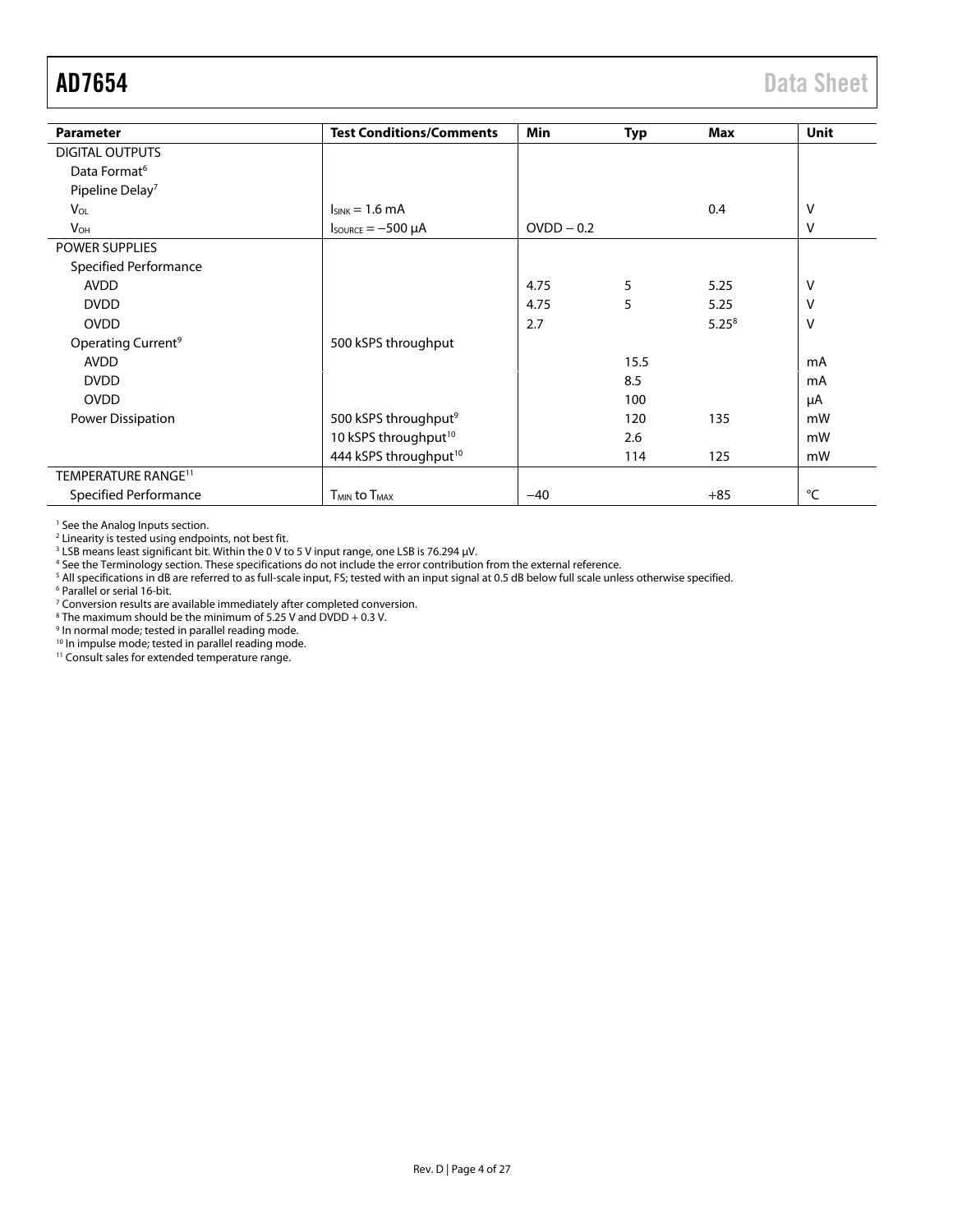# <span id="page-4-0"></span>**TIMING SPECIFICATIONS**

AVDD = DVDD = 5 V, OVDD = 2.7 V to 5.25 V; all specifications  $T_{MIN}$  to  $T_{MAX}$ , unless otherwise noted.

## **Table 3.**

| CONVERSION AND RESET (See Figure 23 and Figure 24)<br><b>Convert Pulse Width</b><br>5<br>$t_1$<br>ns<br><b>Time Between Conversions</b><br>(Normal Mode/Impulse Mode)<br>2/2.25<br>t <sub>2</sub><br>μs<br>CNVST Low to BUSY High Delay<br>32<br>t <sub>3</sub><br>ns<br>BUSY High All Modes Except in Master Serial Read After Convert Mode |
|----------------------------------------------------------------------------------------------------------------------------------------------------------------------------------------------------------------------------------------------------------------------------------------------------------------------------------------------|
|                                                                                                                                                                                                                                                                                                                                              |
|                                                                                                                                                                                                                                                                                                                                              |
|                                                                                                                                                                                                                                                                                                                                              |
|                                                                                                                                                                                                                                                                                                                                              |
|                                                                                                                                                                                                                                                                                                                                              |
|                                                                                                                                                                                                                                                                                                                                              |
| (Normal Mode/Impulse Mode)<br>1.75/2<br>t <sub>4</sub><br>μs                                                                                                                                                                                                                                                                                 |
| <b>Aperture Delay</b><br>2<br>t5<br>ns                                                                                                                                                                                                                                                                                                       |
| End of Conversions to BUSY Low Delay<br>10<br>t <sub>6</sub><br>ns                                                                                                                                                                                                                                                                           |
| <b>Conversion Time</b>                                                                                                                                                                                                                                                                                                                       |
| (Normal Mode/Impulse Mode)<br>1.75/2<br>t7<br>μs                                                                                                                                                                                                                                                                                             |
| <b>Acquisition Time</b><br>250<br>t.<br>ns                                                                                                                                                                                                                                                                                                   |
| <b>RESET Pulse Width</b><br>10<br>t9<br>ns                                                                                                                                                                                                                                                                                                   |
| CNVST Low to EOC High Delay<br>30<br>ns<br>$t_{10}$                                                                                                                                                                                                                                                                                          |
| <b>EOC</b> High for Channel A Conversion                                                                                                                                                                                                                                                                                                     |
| (Normal Mode/Impulse Mode)<br>1/1.25<br>$t_{11}$<br>μs                                                                                                                                                                                                                                                                                       |
| <b>EOC</b> Low after Channel A Conversion<br>45<br>$t_{12}$<br>ns                                                                                                                                                                                                                                                                            |
| <b>EOC</b> High for Channel B Conversion<br>0.75<br>$t_{13}$<br>μs                                                                                                                                                                                                                                                                           |
| <b>Channel Selection Setup Time</b><br>250<br>$t_{14}$<br>ns                                                                                                                                                                                                                                                                                 |
| <b>Channel Selection Hold Time</b><br>30<br>$t_{15}$<br>ns                                                                                                                                                                                                                                                                                   |
| PARALLEL INTERFACE MODES (See Figure 25 to Figure 29)                                                                                                                                                                                                                                                                                        |
| CNVST Low to DATA Valid Delay<br>1.75/2<br>$t_{16}$<br>μs                                                                                                                                                                                                                                                                                    |
| DATA Valid to BUSY Low Delay<br>14<br>$t_{17}$<br>ns                                                                                                                                                                                                                                                                                         |
| Bus Access Request to DATA Valid<br>40<br>$t_{18}$<br>ns                                                                                                                                                                                                                                                                                     |
| <b>Bus Relinquish Time</b><br>5<br>15<br>$t_{19}$<br>ns                                                                                                                                                                                                                                                                                      |
| A/B Low to Data Valid Delay<br>40<br>$t_{20}$<br>ns                                                                                                                                                                                                                                                                                          |
| MASTER SERIAL INTERFACE MODES (see Figure 30 and Figure 31)                                                                                                                                                                                                                                                                                  |
| CS Low to SYNC Valid Delay<br>10<br>$t_{21}$<br>ns                                                                                                                                                                                                                                                                                           |
| CS Low to Internal SCLK Valid Delay <sup>1</sup><br>10<br>$t_{22}$<br>ns                                                                                                                                                                                                                                                                     |
| CS Low to SDOUT Delay<br>10<br>ns<br>$t_{23}$                                                                                                                                                                                                                                                                                                |
| CNVST Low to SYNC Delay (Read During Convert)                                                                                                                                                                                                                                                                                                |
| (Normal Mode/Impulse Mode)<br>250/500<br>$t_{24}$<br>ns                                                                                                                                                                                                                                                                                      |
| SYNC Asserted to SCLK First Edge Delay<br>3<br>$t_{25}$<br>ns                                                                                                                                                                                                                                                                                |
| Internal SCK Period <sup>2</sup><br>23<br>40<br>$t_{26}$<br>ns                                                                                                                                                                                                                                                                               |
| 12<br>Internal SCLK High <sup>2</sup><br>$t_{27}$<br>ns                                                                                                                                                                                                                                                                                      |
| Internal SCLK Low <sup>2</sup><br>7<br>$t_{28}$<br>ns                                                                                                                                                                                                                                                                                        |
| SDOUT Valid Setup Time <sup>2</sup><br>4<br>$t_{29}$<br>ns                                                                                                                                                                                                                                                                                   |
| SDOUT Valid Hold Time <sup>2</sup><br>2<br>ns<br>$t_{30}$                                                                                                                                                                                                                                                                                    |
| SCLK Last Edge to SYNC Delay <sup>2</sup><br>1<br>ns<br>$t_{31}$                                                                                                                                                                                                                                                                             |
| CS High to SYNC HI-Z<br>10<br>ns<br>$t_{32}$                                                                                                                                                                                                                                                                                                 |
| CS High to Internal SCLK HI-Z<br>10<br>ns<br>$t_{33}$                                                                                                                                                                                                                                                                                        |
| CS High to SDOUT HI-Z<br>10<br>ns<br>$t_{34}$                                                                                                                                                                                                                                                                                                |
| BUSY High in Master Serial Read After Convert <sup>2</sup><br>See Table 4<br>$t_{35}$                                                                                                                                                                                                                                                        |
| CNVST Low to SYNC Asserted Delay                                                                                                                                                                                                                                                                                                             |
| (Normal Mode/Impulse Mode)<br>0.75/1<br>$t_{36}$<br>μs                                                                                                                                                                                                                                                                                       |
| SYNC Deasserted to BUSY Low Delay<br>25<br>ns<br>$t_{37}$                                                                                                                                                                                                                                                                                    |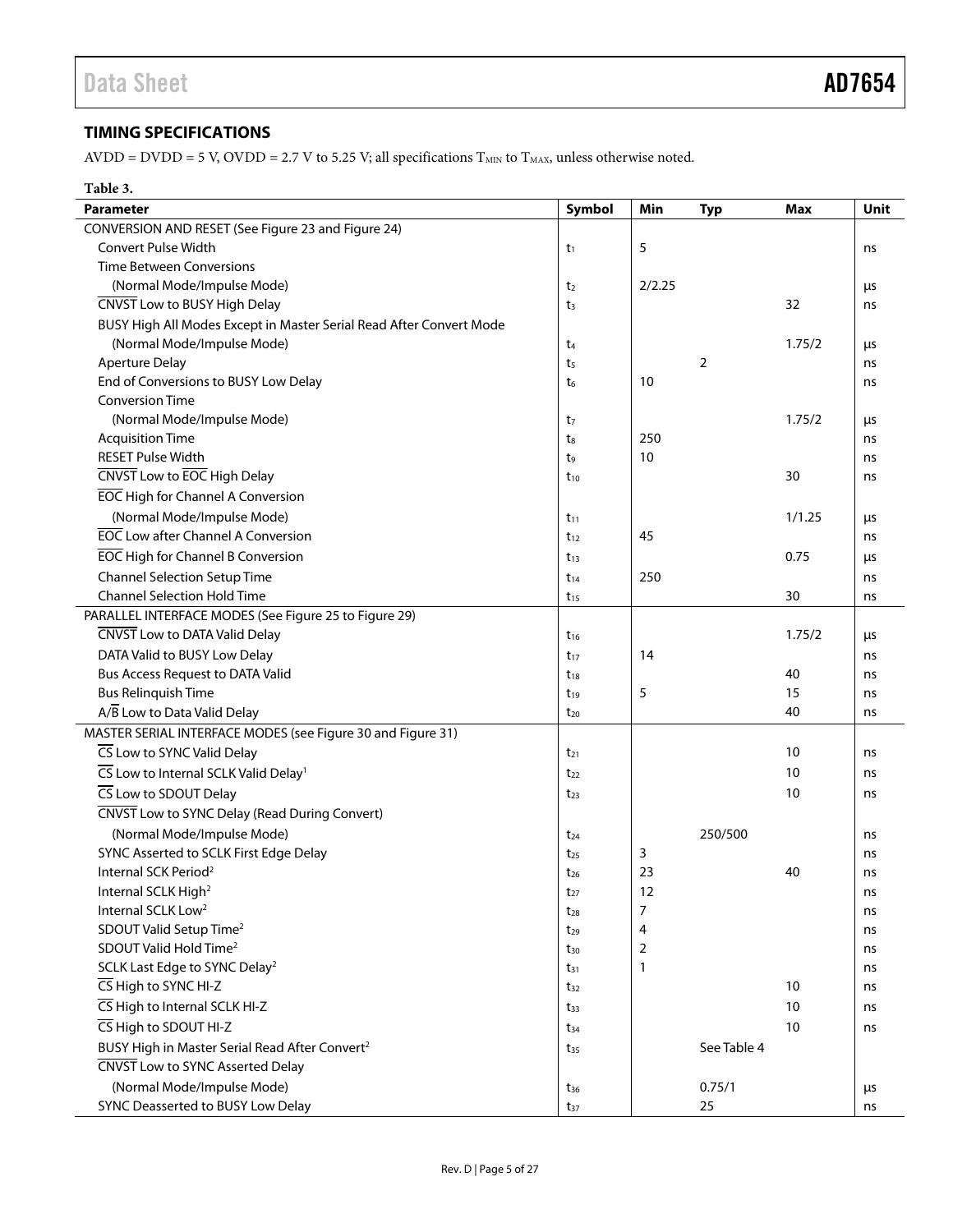<span id="page-5-1"></span>

| <b>Parameter</b>                                           | Symbol          | Min | Typ | Max | Unit |
|------------------------------------------------------------|-----------------|-----|-----|-----|------|
| SLAVE SERIAL INTERFACE MODES (see Figure 33 and Figure 34) |                 |     |     |     |      |
| External SCLK Setup Time                                   | $t_{38}$        |     |     |     | ns   |
| External SCLK Active Edge to SDOUT Delay                   | $t_{39}$        |     |     | 18  | ns   |
| <b>SDIN Setup Time</b>                                     | $t_{40}$        | э   |     |     | ns   |
| <b>SDIN Hold Time</b>                                      | $t_{41}$        | э   |     |     | ns   |
| External SCLK Period                                       | $t_{42}$        | 25  |     |     | ns   |
| External SCLK High                                         | $t_{43}$        | 10  |     |     | ns   |
| <b>External SCLK Low</b>                                   | t <sub>44</sub> | 10  |     |     | ns   |

' In serial interface modes, the SYNC, SCLK, and SDOUT timings are defined with a maximum load C<sub>L</sub> of 10 pF; otherwise C<sub>L</sub> is 60 pF maximum.<br><sup>2</sup> In serial master read during convert mode. Se[e Table 4 f](#page-5-0)or serial master r

<span id="page-5-0"></span>**Table 4. Serial Clock Timings in Master Read After Convert** 

| <b>DIVSCLK[1]</b>                     |          | 0    | 0    |      |       |             |
|---------------------------------------|----------|------|------|------|-------|-------------|
| <b>DIVSCLK[0]</b>                     | Symbol   | 0    |      | 0    |       | <b>Unit</b> |
| SYNC to SCLK First Edge Delay Minimum | $t_{25}$ | 3    | 17   | 17   | 17    | ns.         |
| Internal SCLK Period Minimum          | $t_{26}$ | 25   | 50   | 100  | 200   | ns.         |
| Internal SCLK Period Typical          | t26      | 40   | 70   | 140  | 280   | ns.         |
| Internal SCLK High Minimum            | $t_{27}$ | 12   | 22   | 50   | 100   | ns          |
| Internal SCLK Low Minimum             | $t_{28}$ |      | 21   | 49   | 99    | ns.         |
| <b>SDOUT Valid Setup Time Minimum</b> | $t_{29}$ | 4    | 18   | 18   | 18    | ns          |
| SDOUT Valid Hold Time Minimum         | tзо      |      | 4    | 30   | 80    | ns          |
| SCLK Last Edge to SYNC Delay Minimum  | $t_{31}$ |      |      | 30   | 80    | ns.         |
| Busy High Width Maximum (Normal)      | $t_{35}$ | 3.25 | 4.25 | 6.25 | 10.75 | μs          |
| Busy High Width Maximum (Impulse)     | $t_{35}$ | 3.5  | 4.5  | 6.5  | 11    | μs          |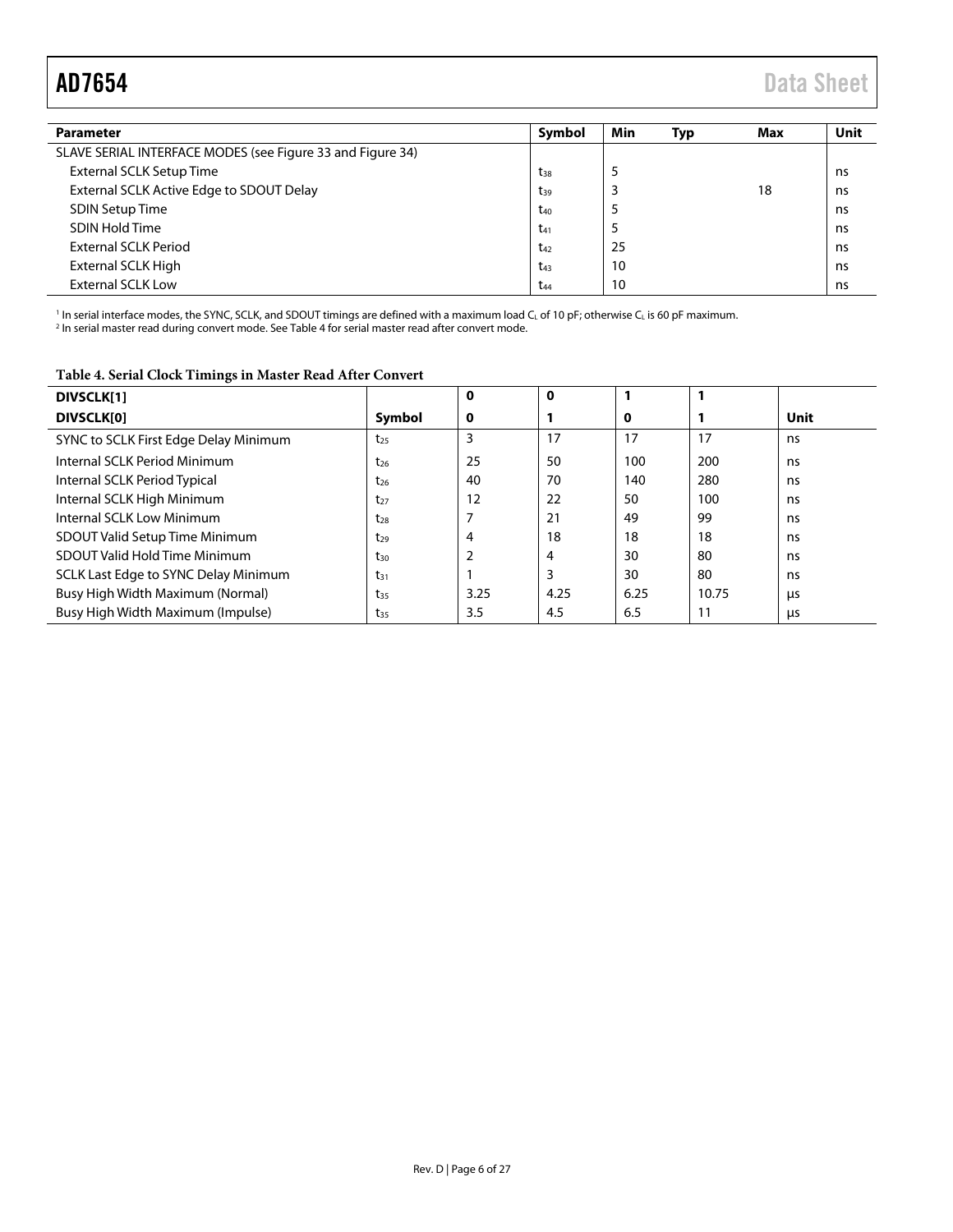# <span id="page-6-0"></span>ABSOLUTE MAXIMUM RATINGS

### **Table 5.**

| <b>Parameter</b>                                    | <b>Values</b>                       |  |
|-----------------------------------------------------|-------------------------------------|--|
| Analog Inputs                                       |                                     |  |
| $INAx1$ , $INBx1$ , REFx, $INxN$ ,<br><b>RFFGND</b> | $AVDD + 0.3 V$ to<br>$AGND - 0.3V$  |  |
| Ground Voltage Differences                          |                                     |  |
| AGND, DGND, OGND                                    | $\pm 0.3$ V                         |  |
| <b>Supply Voltages</b>                              |                                     |  |
| AVDD, DVDD, OVDD                                    | $-0.3$ V to $+7$ V                  |  |
| AVDD to DVDD, AVDD to OVDD                          | $+7V$                               |  |
| DVDD to OVDD                                        | $-0.3 V$ to $+7 V$                  |  |
| Digital Inputs                                      | $-0.3$ V to DVDD + 0.3 V            |  |
| Internal Power Dissipation <sup>2</sup>             | 700 mW                              |  |
| Internal Power Dissipation <sup>3</sup>             | 2.5W                                |  |
| Junction Temperature                                | $150^{\circ}$ C                     |  |
| Storage Temperature Range                           | $-65^{\circ}$ C to $+150^{\circ}$ C |  |
| Lead Temperature Range                              |                                     |  |
| (Soldering 10 sec)                                  | 300°C                               |  |

Stresses at or above those listed under Absolute Maximum Ratings may cause permanent damage to the product. This is a stress rating only; functional operation of the product at these or any other conditions above those indicated in the operational section of this specification is not implied. Operation beyond the maximum operating conditions for extended periods may affect product reliability.



**\*IN SERIAL INTERFACE MODES, THE SYNC, SCLK, AND SDOUT TIMINGS ARE DEFINED WITH A MAXIMUM LOAD CL OF 10pF; OTHERWISE, THE LOAD IS 60pF MAXIMUM.** 03057-002

Figure 2. Load Circuit for Digital Interface Timing (SDOUT, SYNC, SCLK Outputs,  $C_L = 10$  pF)



Figure 3. Voltage Reference Levels for Timing

### <span id="page-6-1"></span>**ESD CAUTION**



ESD (electrostatic discharge) sensitive device. Charged devices and circuit boards can discharge without detection. Although this product features patented or proprietary protection circuitry, damage may occur on devices subjected to high energy ESD. Therefore, proper ESD precautions should be taken to avoid performance degradation or loss of functionality.

<sup>1</sup> See th[e Analog Inputs s](#page-15-1)ection.

2 Specification is for device in free air:

48-lead LQFP:  $\theta_{JA} = 91^{\circ}$ C/W,  $\theta_{JC} = 30^{\circ}$ C/W.

<sup>3</sup> Specification is for device in free air: 48-lead LFCSP;  $\theta_{JA} = 26^{\circ}$ C/W.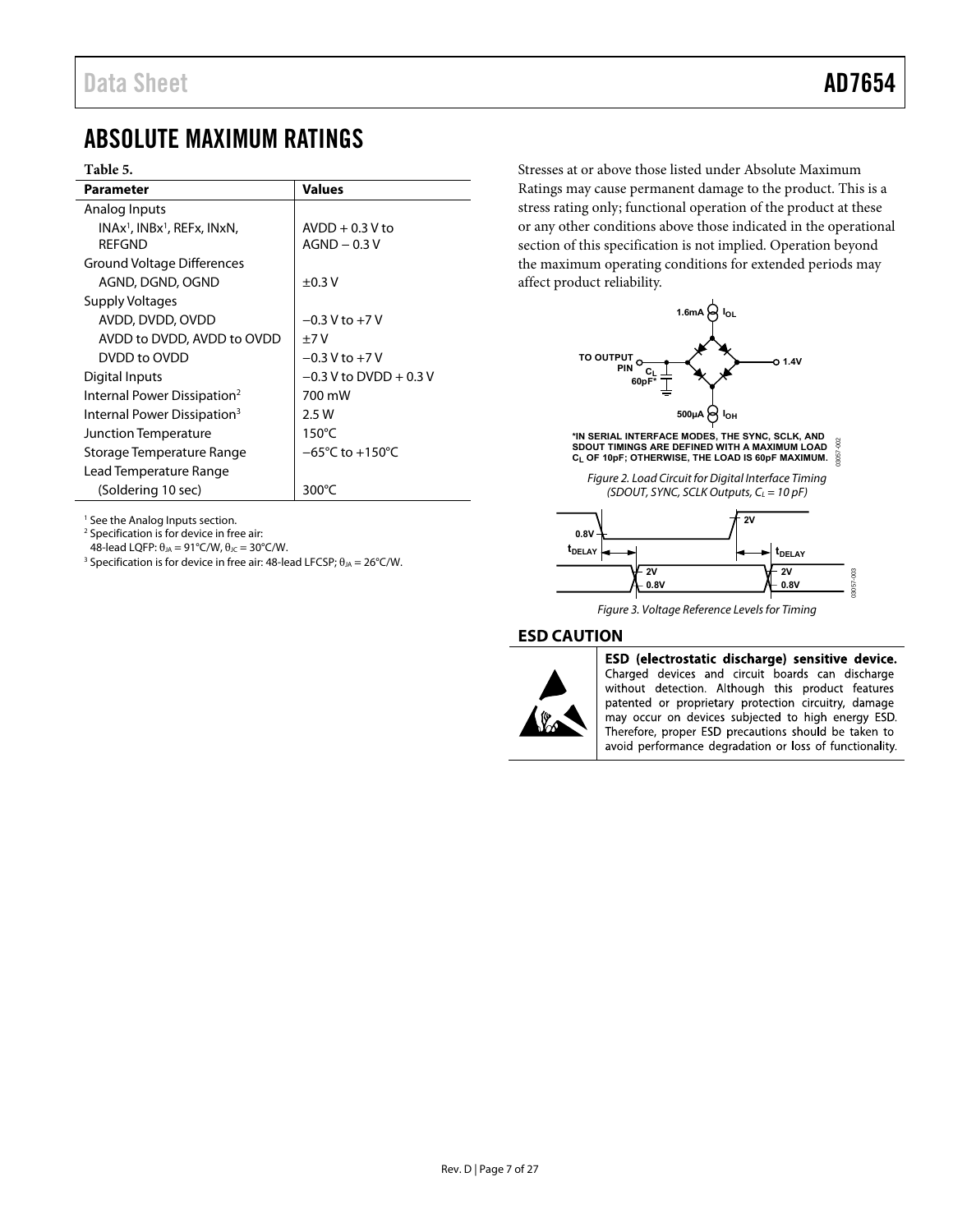# <span id="page-7-0"></span>PIN CONFIGURATIONS AND FUNCTION DESCRIPTIONS



### **Table 6. Pin Function Descriptions**

|           | ruole 0.1 m 1 unetion Descriptions |                   |                                                                                                                                                                                                                                                                                                                                                                                                    |  |  |
|-----------|------------------------------------|-------------------|----------------------------------------------------------------------------------------------------------------------------------------------------------------------------------------------------------------------------------------------------------------------------------------------------------------------------------------------------------------------------------------------------|--|--|
| Pin No.   | <b>Mnemonic</b>                    | Type <sup>1</sup> | <b>Description</b>                                                                                                                                                                                                                                                                                                                                                                                 |  |  |
| 1, 47, 48 | <b>AGND</b>                        | P                 | Analog Power Ground Pin.                                                                                                                                                                                                                                                                                                                                                                           |  |  |
| 2         | <b>AVDD</b>                        | P                 | Input Analog Power Pin. Nominally 5 V.                                                                                                                                                                                                                                                                                                                                                             |  |  |
| 3         | A <sub>0</sub>                     | <b>DI</b>         | Multiplexer Select. When low, the analog inputs INA1 and INB1 are sampled simultaneously, then<br>converted. When high, the analog inputs INA2 and INB2 are sampled simultaneously, then converted.                                                                                                                                                                                                |  |  |
| 4         | <b>BYTESWAP</b>                    | <b>DI</b>         | Parallel Mode Selection (8 bit, 16 bit). When low, the LSB is output on D[7:0] and the MSB is output on<br>$D[15:8]$ . When high, the LSB is output on $D[15:8]$ and the MSB is output on $D[7:0]$ .                                                                                                                                                                                               |  |  |
| 5         | A/B                                | <b>DI</b>         | Data Channel Selection. In parallel mode, when low, the data from Channel B is read. When high, the<br>data from Channel A is read. In serial mode, when high, Channel A is output first followed by Channel<br>B. When low, Channel B is output first followed by Channel A.                                                                                                                      |  |  |
| 6, 20     | <b>DGND</b>                        | P                 | Digital Power Ground.                                                                                                                                                                                                                                                                                                                                                                              |  |  |
| 7         | <b>IMPULSE</b>                     | <b>DI</b>         | Mode Selection. When high, this input selects a reduced power mode. In this mode, the power<br>dissipation is approximately proportional to the sampling rate.                                                                                                                                                                                                                                     |  |  |
| 8         | SER/PAR                            | <b>DI</b>         | Serial/Parallel Selection Input. When low, the parallel port is selected; when high, the serial interface<br>mode is selected and some bits of the DATA bus are used as a serial port.                                                                                                                                                                                                             |  |  |
| 9,10      | D[0:1]                             | DO                | Bit 0 and Bit 1 of the Parallel Port Data Output Bus. When SER/PAR is high, these outputs are in high<br>impedance.                                                                                                                                                                                                                                                                                |  |  |
| 11, 12    | $D[2:3]$ or                        | DI/O              | When SER/PAR is low, these outputs are used as Bit 2 and Bit 3 of the parallel port data output bus.                                                                                                                                                                                                                                                                                               |  |  |
|           | DIVSCLK[0:1]                       |                   | When SER/PAR is high, EXT/INT is low, and RDC/SDIN is low, which is the serial master read after                                                                                                                                                                                                                                                                                                   |  |  |
|           |                                    |                   | convert mode, these inputs, part of the serial port, are used to slow down if desired the internal serial<br>clock that clocks the data output. In the other serial modes, these inputs are not used.                                                                                                                                                                                              |  |  |
| 13        | D[4]                               | DI/O              | When SER/PARis low, this output is used as Bit 4 of the parallel port data output bus.                                                                                                                                                                                                                                                                                                             |  |  |
|           | or EXT/INT                         |                   | When SER/PARis high, this input, part of the serial port, is used as a digital select input for choosing<br>the internal or an external data clock, called respectively, master and slave mode. With EXT/INT tied<br>low, the internal clock is selected on SCLK output. With EXT/INT set to a logic high, output data is<br>synchronized to an external clock signal connected to the SCLK input. |  |  |
| 14        | D[5]                               | DI/O              | When SER/PAR is low, this output is used as Bit 5 of the parallel port data output bus.                                                                                                                                                                                                                                                                                                            |  |  |
|           |                                    |                   |                                                                                                                                                                                                                                                                                                                                                                                                    |  |  |
|           | or INVSYNC                         |                   | When SER/PAR is high, this input, part of the serial port, is used to select the active state of the SYNC<br>signal in Master modes. When low, SYNC is active high. When high, SYNC is active low.                                                                                                                                                                                                 |  |  |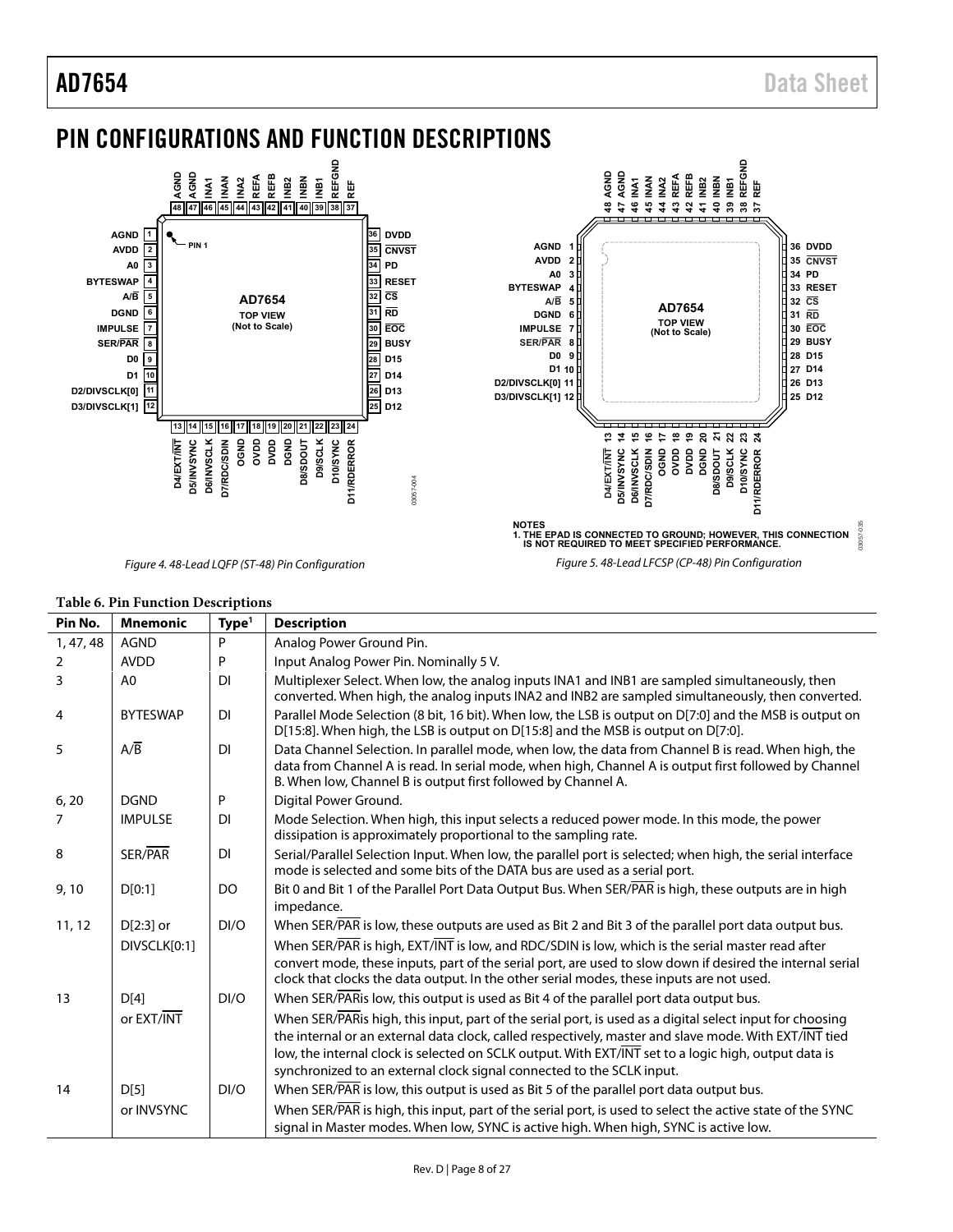| Pin No.  | <b>Mnemonic</b>          | Type <sup>1</sup> | <b>Description</b>                                                                                                                                                                                                                                                                                                                                                                                                |
|----------|--------------------------|-------------------|-------------------------------------------------------------------------------------------------------------------------------------------------------------------------------------------------------------------------------------------------------------------------------------------------------------------------------------------------------------------------------------------------------------------|
| 15       | D[6]                     | DI/O              | When SER/PAR is low, this output is used as Bit 6 of the parallel port data output bus.                                                                                                                                                                                                                                                                                                                           |
|          | or INVSCLK               |                   | When SER/PAR is high, this input, part of the serial port, is used to invert the SCLK signal. It is active in                                                                                                                                                                                                                                                                                                     |
|          |                          |                   | both master and slave modes.                                                                                                                                                                                                                                                                                                                                                                                      |
| 16       | D[7]                     | DI/O              | When SER/PAR is low, this output is used as Bit 7 of the parallel port data output bus.                                                                                                                                                                                                                                                                                                                           |
|          | or RDC/SDIN              |                   | When SER/PAR is high, this input, part of the serial port, is used as either an external data input or a<br>read mode selection input, depending on the state of EXT/INT.                                                                                                                                                                                                                                         |
|          |                          |                   | When EXT/INT is high, RDC/SDIN can be used as a data input to daisy-chain the conversion results                                                                                                                                                                                                                                                                                                                  |
|          |                          |                   | from two or more ADCs onto a single SDOUT line. The digital data level on SDIN is output on SDOUT<br>with a delay of 32 SCLK periods after the initiation of the read sequence.                                                                                                                                                                                                                                   |
|          |                          |                   | When EXT/INT is low, RDC/SDIN is used to select the read mode. When RDC/SDIN is high, the previous                                                                                                                                                                                                                                                                                                                |
|          |                          |                   | data is output on SDOUT during conversion. When RDC/SDIN is low, the data can be output on SDOUT<br>only when the conversion is complete.                                                                                                                                                                                                                                                                         |
| 17       | <b>OGND</b>              | P                 | Input/Output Interface Digital Power Ground.                                                                                                                                                                                                                                                                                                                                                                      |
| 18       | <b>OVDD</b>              | P                 | Input/Output Interface Digital Power. Nominally at the same supply as the supply of the host interface<br>(5 V or 3 V).                                                                                                                                                                                                                                                                                           |
| 19, 36   | <b>DVDD</b>              | P                 | Digital Power. Nominally at 5 V.                                                                                                                                                                                                                                                                                                                                                                                  |
| 21       | D[8]                     | DO                | When SER/PAR is low, this output is used as Bit 8 of the Parallel port data output bus.                                                                                                                                                                                                                                                                                                                           |
|          | or SDOUT                 |                   | When SER/PAR is high, this output, part of the serial port, is used as a serial data output synchronized<br>to SCLK. Conversion results are stored in a 32-bit on-chip register. The AD7654 provides the two<br>conversion results, MSB first, from its internal shift register. The order of channel outputs is controlled<br>by A/B. In serial mode, when EXT/INT is low, SDOUT is valid on both edges of SCLK. |
|          |                          |                   | In Serial Mode, when EXT/INT is high:                                                                                                                                                                                                                                                                                                                                                                             |
|          |                          |                   | If INVSCLK is low, SDOUT is updated on the SCLK rising edge and valid on the next falling edge.                                                                                                                                                                                                                                                                                                                   |
|          |                          |                   | If INVSCLK is high, SDOUT is updated on the SCLK falling edge and valid on the next rising edge.                                                                                                                                                                                                                                                                                                                  |
| 22       | D[9]                     | DI/O              | When SER/PAR is low, this output is used as Bit 9 of the Parallel Port Data Output Bus.                                                                                                                                                                                                                                                                                                                           |
|          | or SCLK                  |                   | When SER/PAR is high, this pin, part of the serial port, is used as a serial data clock input or output,<br>dependent upon the logic state of the EXT/INT pin. The active edge where the data SDOUT is updated<br>depends on the logic state of the INVSCLK pin.                                                                                                                                                  |
| 23       | D[10]                    | DO.               | When SER/PAR is low, this output is used as Bit 10 of the parallel port data output bus.                                                                                                                                                                                                                                                                                                                          |
|          | or SYNC                  |                   | When SER/PAR is high, this output, part of the serial port, is used as a digital output frame<br>synchronization for use with the internal data clock ( $EXT/\overline{INT}$ = Logic low).                                                                                                                                                                                                                        |
|          |                          |                   | When a read sequence is initiated and INVSYNC is low, SYNC is driven high and frames SDOUT. After<br>the first channel is output, SYNC is pulsed low. When a read sequence is initiated and INVSYNC is high,<br>SYNC is driven low and remains low while SDOUT output is valid. After the first channel is output,<br>SYNC is pulsed high.                                                                        |
| 24       | D[11]                    | DO.               | When SER/PAR is low, this output is used as Bit 11 of the parallel port data output bus.                                                                                                                                                                                                                                                                                                                          |
|          | or RDERROR               |                   | When SER/PAR is high and EXT/INT is high, this output, part of the serial port, is used as an incomplete<br>read error flag. In Slave mode, when a data read is started and not complete when the following<br>conversion is complete, the current data is lost and RDERROR is pulsed high.                                                                                                                       |
| 25 to 28 | D[12:15]                 | DO                | Bit 12 to Bit 15 of the parallel port data output bus. When SER/PAR is high, these outputs are in high                                                                                                                                                                                                                                                                                                            |
| 29       | <b>BUSY</b>              | DO.               | impedance.<br>Busy Output. Transitions high when a conversion is started and remains high until the two conversions                                                                                                                                                                                                                                                                                               |
|          |                          |                   | are complete and the data is latched into the on-chip shift register. The falling edge of BUSY can be<br>used as a data ready clock signal.                                                                                                                                                                                                                                                                       |
| 30       | <b>EOC</b>               | DO.               | End of Convert Output. Goes low at each channel conversion.                                                                                                                                                                                                                                                                                                                                                       |
| 31       | $\overline{RD}$          | DI                | Read Data. When $\overline{CS}$ and $\overline{RD}$ are both low, the interface parallel or serial output bus is enabled.                                                                                                                                                                                                                                                                                         |
| 32       | $\overline{\mathsf{CS}}$ | DI                | Chip Select. When $\overline{CS}$ and $\overline{RD}$ are both low, the interface parallel or serial output bus is enabled. $\overline{CS}$ is<br>also used to gate the external serial clock.                                                                                                                                                                                                                    |
| 33       | <b>RESET</b>             | DI                | Reset Input. When set to a logic high, reset the AD7654. Current conversion if any is aborted. If not<br>used, this pin can be tied to DGND.                                                                                                                                                                                                                                                                      |
| 34       | PD                       | DI                | Power-Down Input. When set to a logic high, power consumption is reduced and conversions are<br>inhibited after the current one is completed.                                                                                                                                                                                                                                                                     |
|          |                          |                   |                                                                                                                                                                                                                                                                                                                                                                                                                   |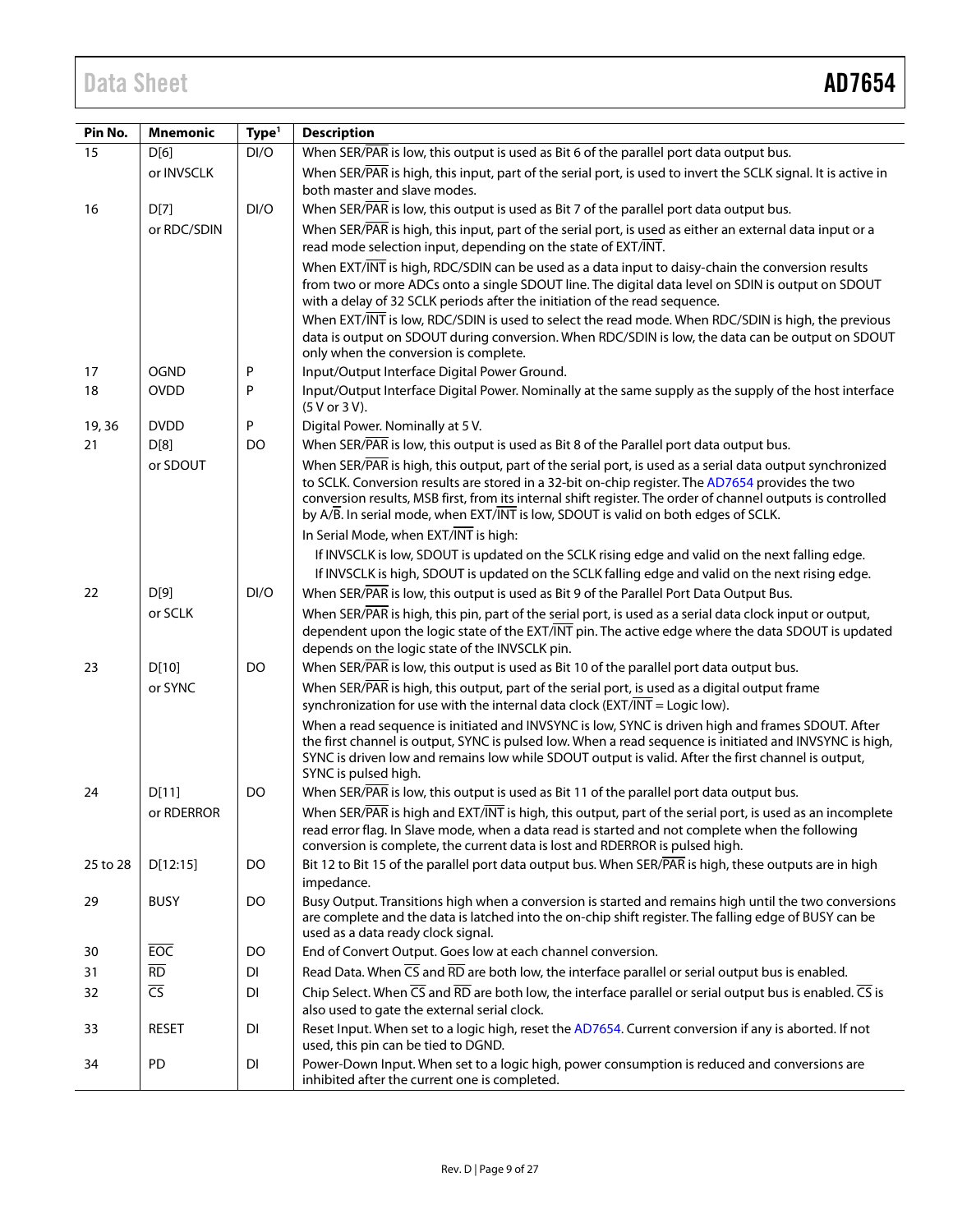<span id="page-9-0"></span>

| Pin No. | <b>Mnemonic</b> | Type <sup>1</sup> | <b>Description</b>                                                                                                                                                                                                                                                                                                                                     |
|---------|-----------------|-------------------|--------------------------------------------------------------------------------------------------------------------------------------------------------------------------------------------------------------------------------------------------------------------------------------------------------------------------------------------------------|
| 35      | <b>CNVST</b>    | <b>DI</b>         | Start Conversion. A falling edge on CNVST puts the internal sample-and-hold into the hold state and<br>initiates a conversion. In impulse mode (IMPULSE = high), if CNVST is held low when the acquisition<br>phase (t <sub>s</sub> ) is complete, the internal sample-and-hold is put into the hold state and a conversion is<br>immediately started. |
| 37      | <b>REF</b>      | Al                | This input pin is used to provide a reference to the converter.                                                                                                                                                                                                                                                                                        |
| 38      | REFGND          | Al                | Reference Input Analog Ground.                                                                                                                                                                                                                                                                                                                         |
| 39, 41  | INB1, INB2      | AI                | Channel B Analog Inputs.                                                                                                                                                                                                                                                                                                                               |
| 40, 45  | INBN, INAN      | AI                | Analog Inputs Ground Senses. Allow to sense each channel ground independently.                                                                                                                                                                                                                                                                         |
| 42, 43  | REFB, REFA      | AI                | These inputs are the references applied to Channel A and Channel B, respectively.                                                                                                                                                                                                                                                                      |
| 44, 46  | INA2, INA1      | AI                | Channel A Analog Inputs.                                                                                                                                                                                                                                                                                                                               |
|         | EPAD            |                   | Exposed Pad. The EPAD is connected to ground; however, this connection is not required to meet<br>specified performance.                                                                                                                                                                                                                               |

1 AI means analog input; DI means digital input; DI/O means bidirectional digital; DO means digital output; P means power.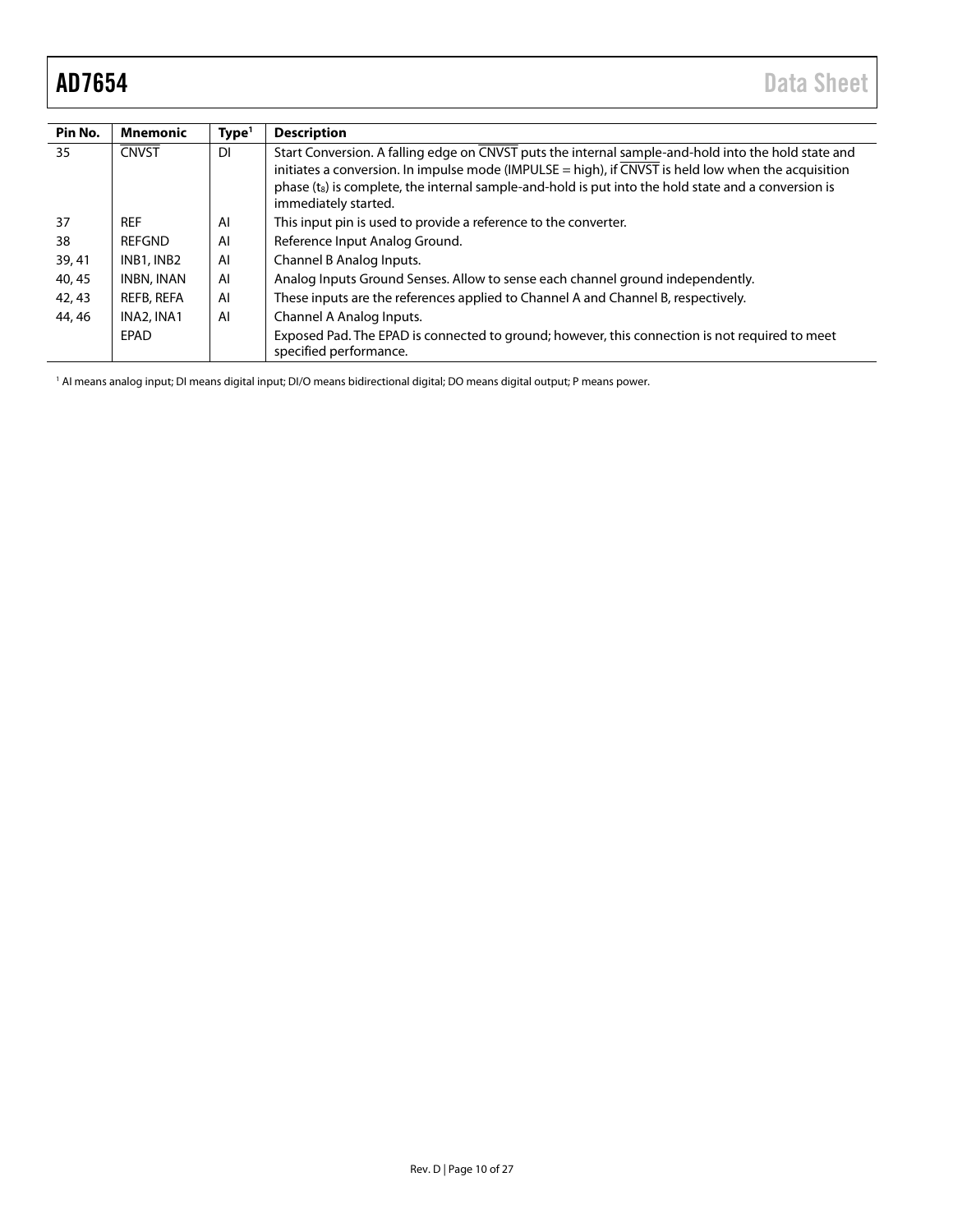# <span id="page-10-0"></span>**TERMINOLOGY**

## **Integral Nonlinearity Error (INL)**

Linearity error refers to the deviation of each individual code from a line drawn from negative full scale through positive full scale. The point used as negative full scale occurs ½ LSB before the first code transition. Positive full scale is defined as a level 1½ LSB beyond the last code transition. The deviation is measured from the middle of each code to the true straight line.

### **Differential Nonlinearity Error (DNL)**

In an ideal ADC, code transitions are 1 LSB apart. Differential nonlinearity is the maximum deviation from this ideal value. It is often specified in terms of resolution for which no missing codes are guaranteed.

## **Full-Scale Error**

The last transition (from 111. . .10 to 111. . .11) should occur for an analog voltage 1½ LSB below the nominal full scale (4.999886 V for the 0 V to 5 V range). The full-scale error is the deviation of the actual level of the last transition from the ideal level.

## **Unipolar Zero Error**

The first transition should occur at a level ½ LSB above analog ground (76.29 μV for the 0 V to 5 V range). The unipolar zero error is the deviation of the actual transition from that point.

### **Signal-to-Noise Ratio (SNR)**

SNR is the ratio of the rms value of the actual input signal to the rms sum of all other spectral components below the Nyquist frequency, excluding harmonics and dc. The value for SNR is expressed in decibels.

## **Total Harmonic Distortion (THD)**

THD is the ratio of the rms sum of the first five harmonic components to the rms value of a full-scale input signal and is expressed in decibels.

### **Signal-to-Noise and Distortion Ratio (SINAD)**

SINAD is the ratio of the rms value of the actual input signal to the rms sum of all other spectral components below the Nyquist frequency, including harmonics but excluding dc. The value for SINAD is expressed in decibels.

### **Spurious-Free Dynamic Range (SFDR)**

The difference, in decibels, between the rms amplitude of the input signal and the peak spurious signal.

### **Effective Number of Bits (ENOB)**

ENOB is a measurement of the resolution with a sine wave input. It is related to SINAD and expressed in bits by

 $ENOB = ((SIMAD<sub>dB</sub> - 1.76)/6.02)$ 

and is expressed in bits.

## **Aperture Delay**

Aperture delay is a measure of acquisition performance and is measured from the falling edge of the CNVST input to when the input signals are held for a conversion.

### **Transient Response**

The time required for th[e AD7654](http://analog.com/ad7654?doc=ad7654.pdf) to achieve its rated accuracy after a full-scale step function is applied to its input.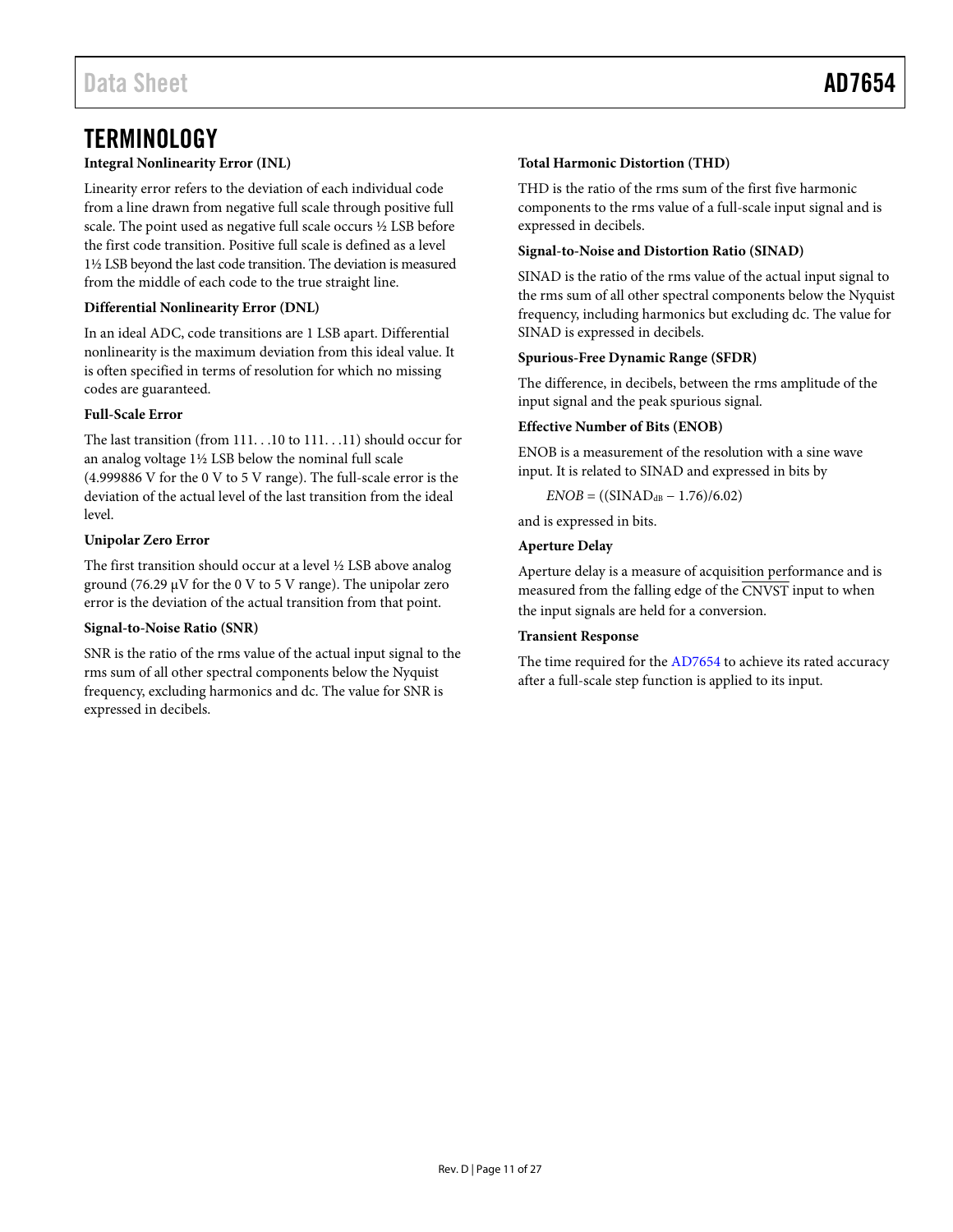# <span id="page-11-0"></span>TYPICAL PERFORMANCE CHARACTERISTICS



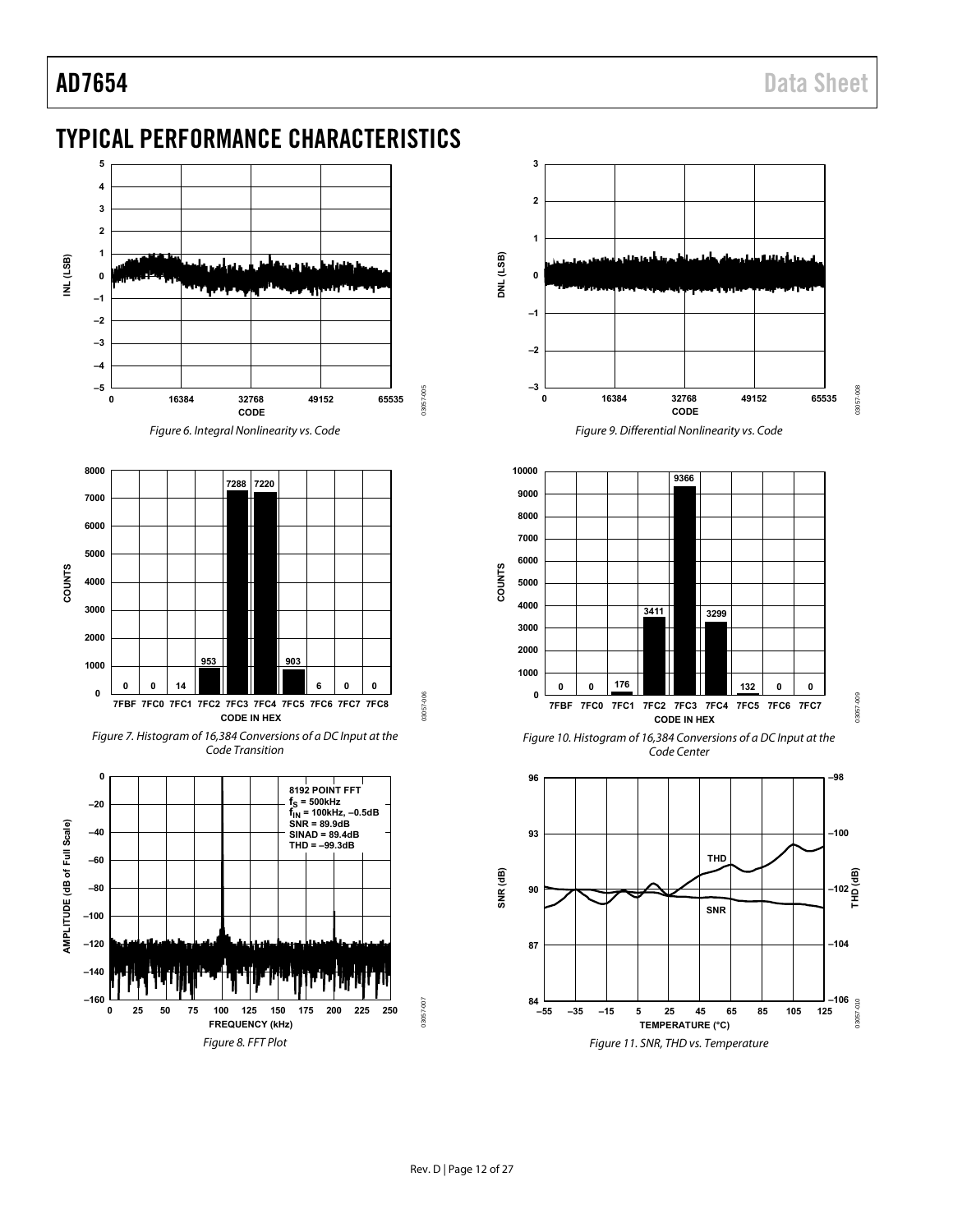

Figure 17. Typical Delay vs. Load Capacitance  $C_L$ 

03057-014

03057-014

03057-015

03057-015

03057-016

03057-016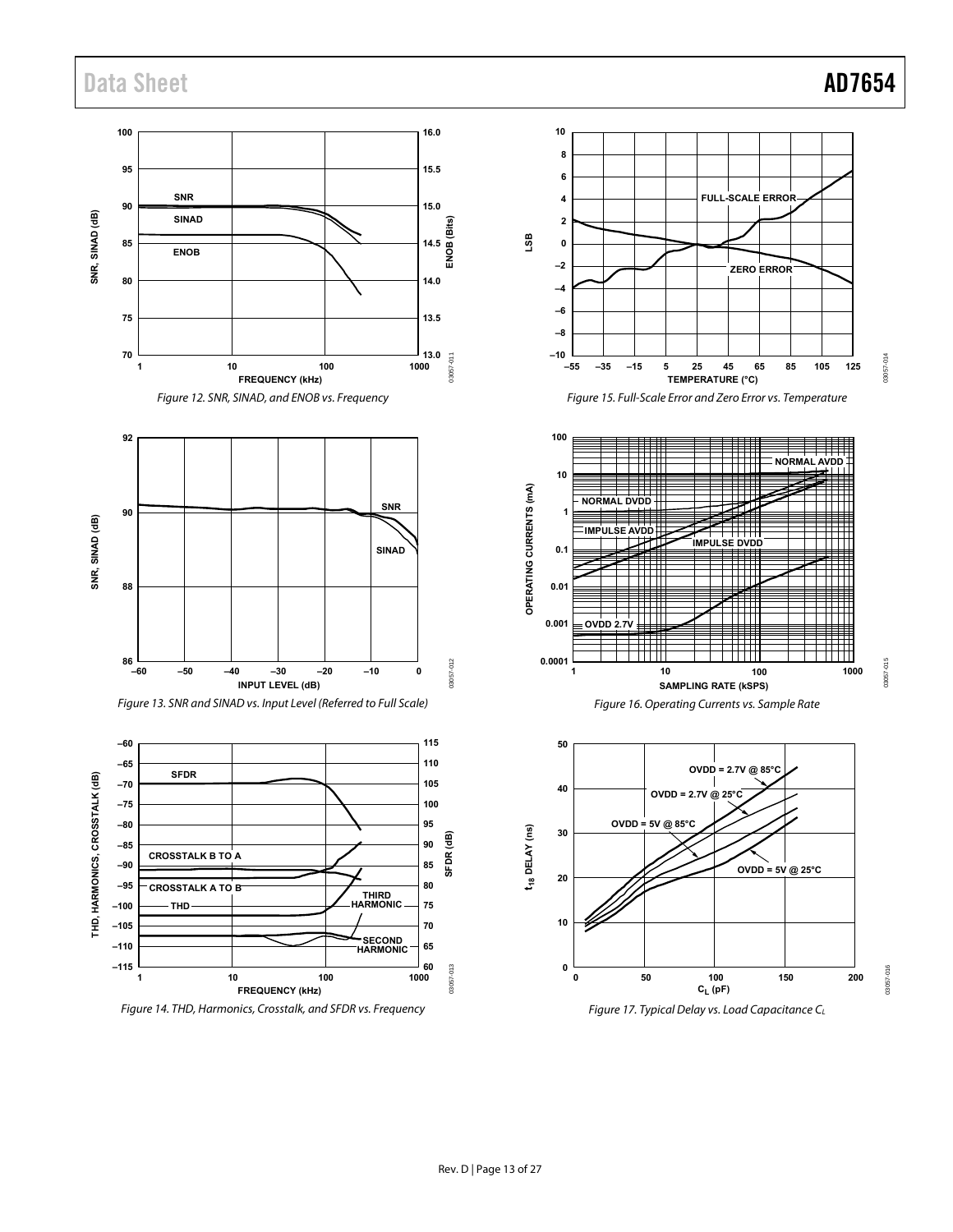# <span id="page-13-0"></span>APPLICATIONS INFORMATION **CIRCUIT INFORMATION**

<span id="page-13-1"></span>The [AD7654 i](http://analog.com/ad7654?doc=ad7654.pdf)s a very fast, low power, single-supply, precise, simultaneous sampling 16-bit ADC.

Th[e AD7654 p](http://analog.com/ad7654?doc=ad7654.pdf)rovides the user with two on-chip, track-and-hold, successive approximation ADCs that do not exhibit any pipeline or latency, making it ideal for multiple multiplexed channel applications. Th[e AD7654 c](http://analog.com/ad7654?doc=ad7654.pdf)an also be used as a 4-channel ADC with two pairs simultaneously sampled.

The [AD7654](http://analog.com/ad7654?doc=ad7654.pdf) can be operated from a single 5 V supply and be interfaced to either 5 V or 3 V digital logic. It is housed in a 48-lead LQFP or tiny 48-lead LFCSP that combines space savings and allows flexible configurations as either a serial or parallel interface. The [AD7654 i](http://analog.com/ad7654?doc=ad7654.pdf)s pin-to-pin compatible with PulSAR ADCs.

# <span id="page-13-2"></span>**MODES OF OPERATION**

The [AD7654 f](http://analog.com/ad7654?doc=ad7654.pdf)eatures two modes of operation, normal and impulse. Each of these modes is more suitable for specific applications.

Normal mode is the fastest mode (500 kSPS). Except when it is powered down (PD = HIGH), the power dissipation is almost independent of the sampling rate.

Impulse mode, the lowest power dissipation mode, allows power saving between conversions. The maximum throughput in this mode is 444 kSPS. When operating at 10 kSPS, for example, it typically consumes only 2.6 mW. This feature makes the [AD7654 i](http://analog.com/ad7654?doc=ad7654.pdf)deal for battery-powered applications.

# <span id="page-13-3"></span>**TRANSFER FUNCTIONS**

The [AD7654](http://analog.com/ad7654?doc=ad7654.pdf) data format is straight binary. The ideal transfer characteristic for th[e AD7654](http://analog.com/ad7654?doc=ad7654.pdf) is shown i[n Figure 18](#page-13-4) an[d Table 7.](#page-13-5)  The LSB size is  $2 \times V_{REF}/65536$ , which is about 76.3  $\mu$ V.



### <span id="page-13-5"></span><span id="page-13-4"></span>**Table 7. Output Codes and Ideal Input Voltages**

|                    | <b>Analog Input</b> |                            |
|--------------------|---------------------|----------------------------|
| <b>Description</b> | $V_{REF} = 2.5 V$   | <b>Digital Output Code</b> |
| $FSR - 1LSB$       | 4.999924 V          | $0x$ FFFF <sup>1</sup>     |
| $FSR - 2LSB$       | 4.999847 V          | 0xFFFF                     |
| Midscale $+1$ LSB  | 2.500076V           | 0x8001                     |
| Midscale           | 2.5V                | 0x8000                     |
| Midscale $-11$ SB  | 2.499924 V          | 0x7FFF                     |
| $-FSR + 1 LSB$     | $-76.29 \mu V$      | 0x0001                     |
| -FSR               | 0 V                 | 0x0000 <sup>2</sup>        |

<sup>1</sup> This is also the code for overrange analog input

(VINx – VINxN above 2 × (VREF − VREFGND)).

<sup>2</sup> This is also the code for underrange analog input ( $V_{INx}$  below  $V_{INxN}$ ).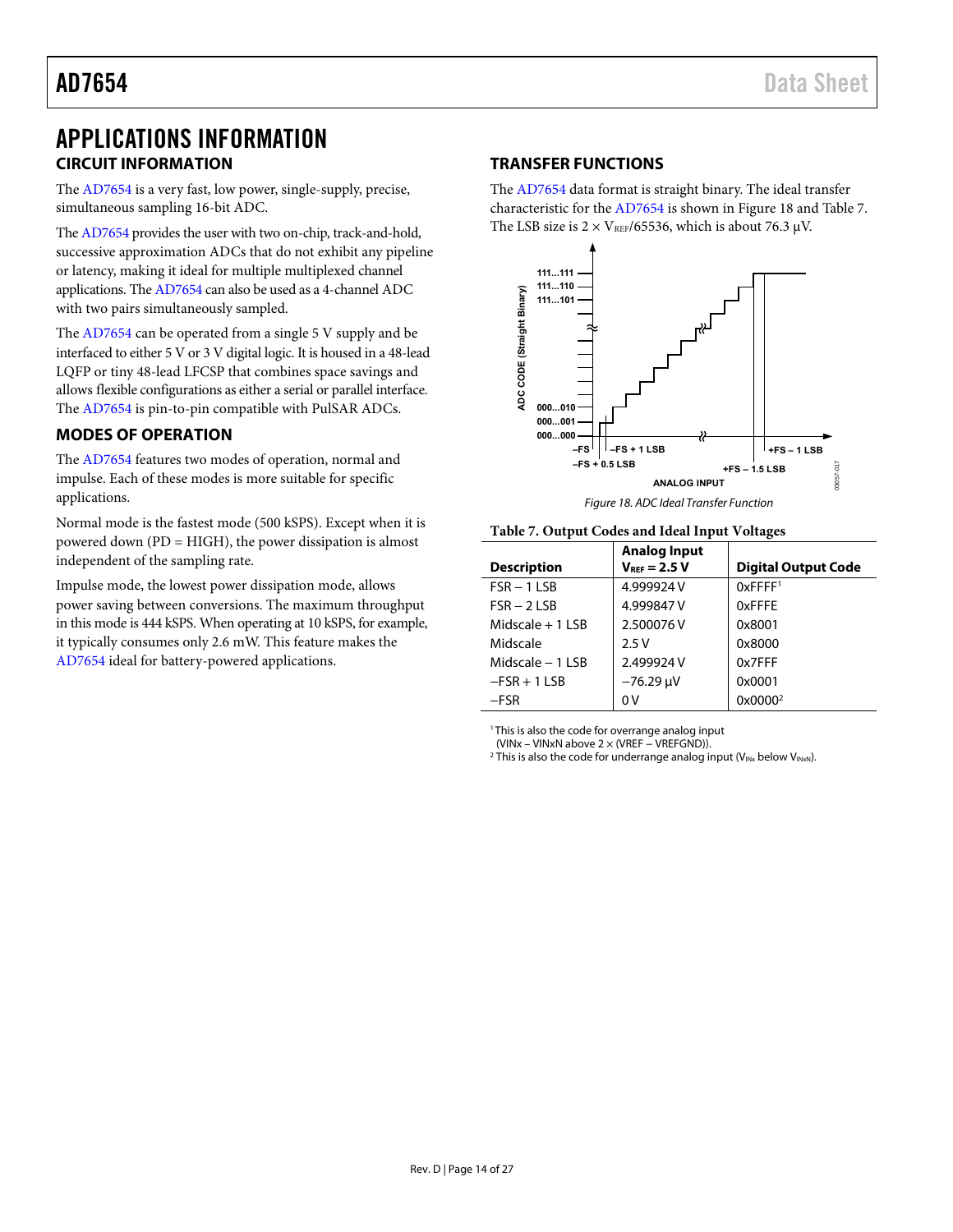

**NOTES**

1. SEE VOLTAGE REFERENCE INPUT SECTION.<br>2. WITH THE RECOMMENDED VOLTAGE REFERENCES, C<sub>REF</sub> IS 47µF. SEE VOLTAGE REFERENCE INPUT SECTION.<br>3. OPTIONAL CIRCUITRY FOR HARDWARE GAIN CALIBRATION.<br>4. THE AD8021 IS RECOMMENDED. SE

<span id="page-14-0"></span>

5. SEE ANALOG INPUTS SECTION.<br>6. OPTIONAL, SEE POWER <u>SUPPL</u>Y SECTION.<br>7. OPTIONAL LOW JITTER CNVST. SEE CONVERSION CONTROL SECTION.

Figure 19. Typical Connection Diagram (Serial Interface)

03057-018 03057-018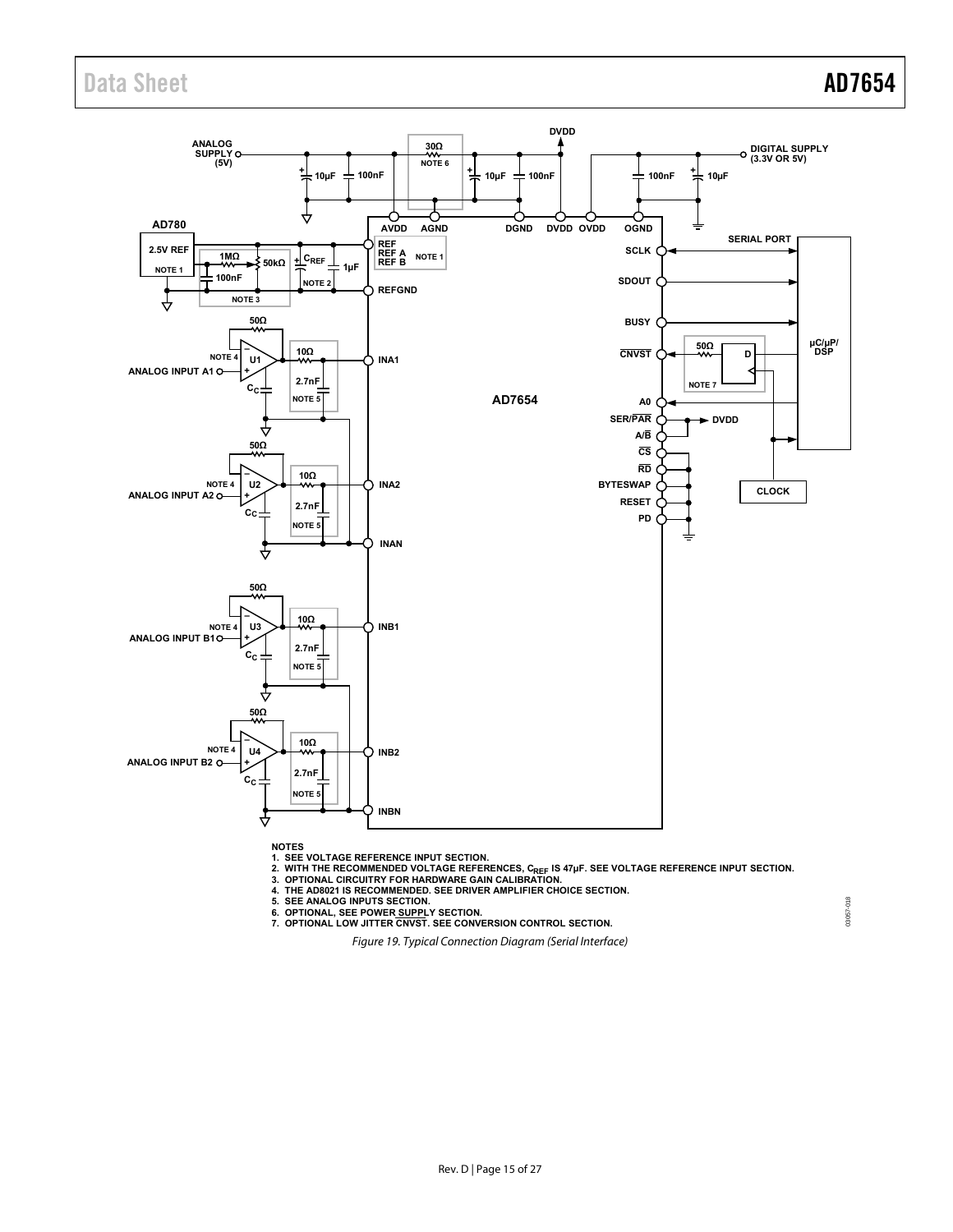# <span id="page-15-0"></span>**TYPICAL CONNECTION DIAGRAM**

[Figure 19 s](#page-14-0)hows a typical connection diagram for the [AD7654.](http://analog.com/ad7654?doc=ad7654.pdf)  Different circuitry shown on this diagram is optional and is discussed in the following sections.

## <span id="page-15-1"></span>**ANALOG INPUTS**

[Figure 20 s](#page-15-4)hows a simplified analog input section of th[e AD7654.](http://analog.com/ad7654?doc=ad7654.pdf) 



Figure 20. Simplified Analog Input

<span id="page-15-4"></span>The diodes shown i[n Figure 20](#page-15-4) provide ESD protection for the inputs. Care must be taken to ensure that the analog input signal never exceeds the absolute ratings on these inputs. This causes these diodes to become forward biased and start conducting current. These diodes can handle a forward-biased current of 120 mA maximum. This condition can eventually occur when the input buffers (U1) or (U2) supplies are different from AVDD. In such a case, an input buffer with a short-circuit current limitation can be used to protect the device.

This analog input structure allows the sampling of the differential signal between INx and INxN. Unlike other converters, the INxN is sampled at the same time as the INx input. By using these differential inputs, small signals common to both inputs are rejected.

During the acquisition phase, for ac signals, th[e AD7654 b](http://analog.com/ad7654?doc=ad7654.pdf)ehaves like a one-pole RC filter consisting of the equivalent resistance RA, R<sub>B</sub>, and C<sub>s</sub>. The resistors R<sub>A</sub> and R<sub>B</sub> are typically 500  $\Omega$  and are a lumped component made up of some serial resistors and the on resistance of the switches. The capacitor  $C_s$  is typically 32 pF and is mainly the ADC sampling capacitor. This one-pole filter with a typical −3 dB cutoff frequency of 10 MHz reduces undesirable aliasing effects and limits the noise coming from the inputs.

Because the input impedance of the [AD7654 i](http://analog.com/ad7654?doc=ad7654.pdf)s very high, the [AD7654 c](http://analog.com/ad7654?doc=ad7654.pdf)an be driven directly by a low impedance source without gain error. To further improve the noise filtering of the [AD7654 a](http://analog.com/ad7654?doc=ad7654.pdf)nalog input circuit, an external one-pole RC filter between the amplifier output and the ADC input, as shown in [Figure 19,](#page-14-0) can be used. However, the source impedance has to be kept low because it affects the ac performance, especially the total harmonic distortion. The maximum source impedance depends on the amount of total harmonic distortion (THD) that can be tolerated. The THD degrades as the source impedance increases.

# <span id="page-15-2"></span>**INPUT CHANNEL MULTIPLEXER**

The [AD7654](http://analog.com/ad7654?doc=ad7654.pdf) allows the choice of simultaneously sampling the inputs pairs INA1/INB1 or INA2/INB2 with the A0 multiplexer input. When A0 is low, the input pairs INA1/INB1 are selected, and when A0 is high, the input pairs INA2/INB2 are selected. Note that INAx is always converted before INBx regardless of the state of the digital interface channel selection A/B pin. Also, note that the channel selection control A0 should not be changed during the acquisition phase of the converter. Refer to the [Conversion Control s](#page-17-0)ection an[d Figure 23 f](#page-17-3)or timing details.

# <span id="page-15-3"></span>**DRIVER AMPLIFIER CHOICE**

Although th[e AD7654 i](http://analog.com/ad7654?doc=ad7654.pdf)s easy to drive, the driver amplifier needs to meet at least the following requirements:

- For multichannel, multiplexed applications, the driver amplifier and th[e AD7654](http://analog.com/ad7654?doc=ad7654.pdf) analog input circuit together must be able to settle for a full-scale step of the capacitor array at a 16-bit level (0.0015%). In the amplifier's data sheet, the settling at 0.1% or 0.01% is more commonly specified. It can significantly differ from the settling time at a 16-bit level and, therefore, it should be verified prior to the driver selection.
- The noise generated by the driver amplifier needs to be kept as low as possible to preserve the SNR and transition noise performance of the [AD7654.](http://analog.com/ad7654?doc=ad7654.pdf) The noise coming from the driver is filtered by the [AD7654](http://analog.com/ad7654?doc=ad7654.pdf) analog input circuit one-pole low-pass filter made by R<sub>A</sub>, R<sub>B</sub>, and C<sub>s</sub>. The SNR degradation due to the amplifier is

$$
SNR_{LOS} = 20 \log \left( \frac{56}{\sqrt{56^2 + \frac{\pi}{2} f_{-3\text{dB}} (Ne_N)^2}} \right)
$$

where:

 $f_{-3 dB}$  is the  $-3 dB$  input bandwidth in MHz of the [AD7654](http://analog.com/ad7654?doc=ad7654.pdf) (10 MHz) or the cutoff frequency of the input filter, if any is used.

*N* is the noise factor of the amplifier (1 if in buffer configuration).

*eN* is the equivalent input noise voltage of the op amp in nV/√Hz.

For instance, a driver like th[e AD8021](http://analog.com/ad8021?doc=ad7654.pdf) with an equivalent input noise of 2 nV/ $\sqrt{Hz}$ , configured as a buffer, and thus with a noise gain of +1, degrades the SNR by only 0.06 dB with the filter i[n Figure 19,](#page-14-0) and by 0.10 dB without.

 The driver needs to have a THD performance suitable to that of the [AD7654.](http://analog.com/ad7654?doc=ad7654.pdf)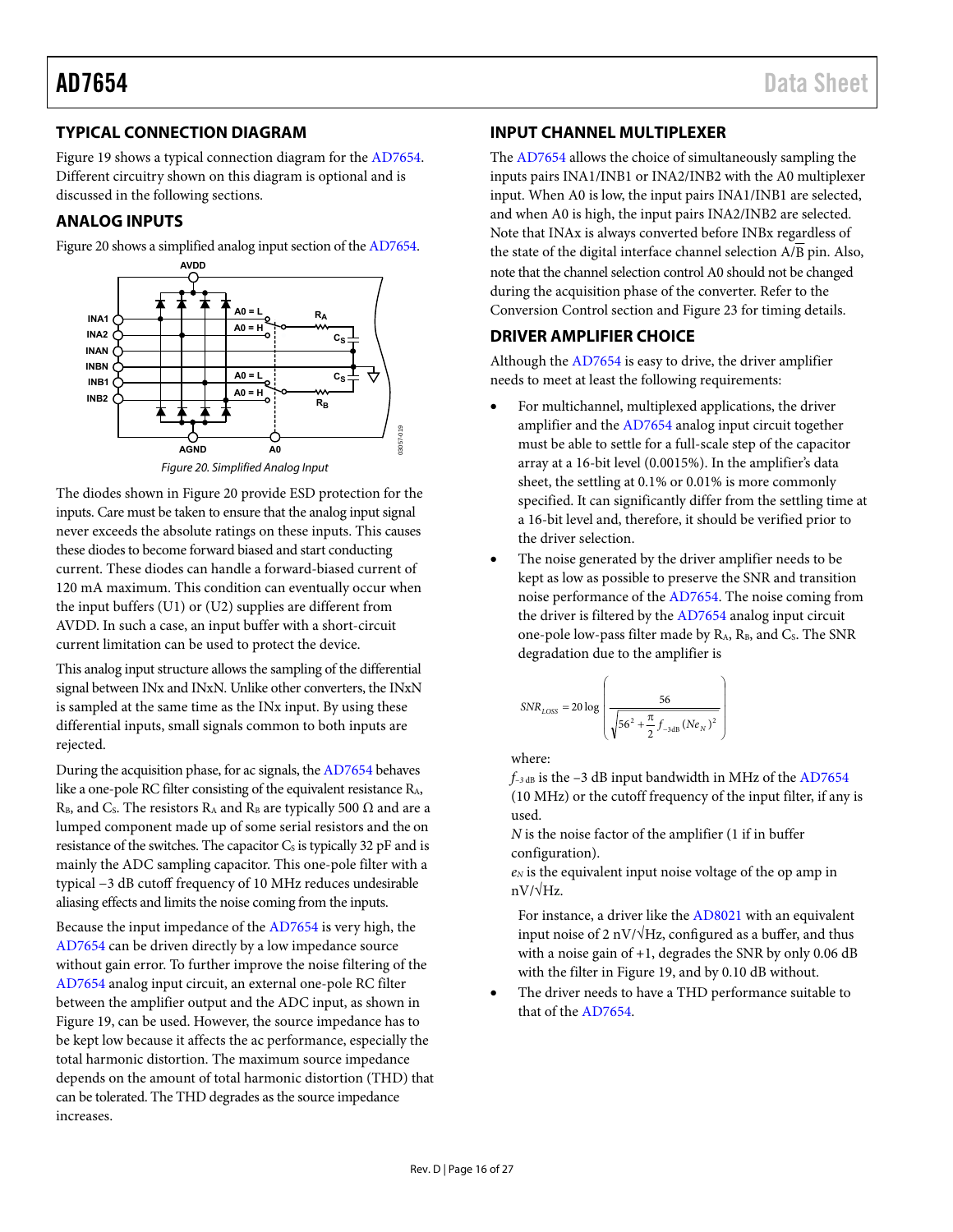Th[e AD8021 m](http://analog.com/ad8021?doc=ad7654.pdf)eets these requirements and is usually appropriate for almost all applications. The [AD8021 n](http://analog.com/ad8021?doc=ad7654.pdf)eeds an external compensation capacitor of 10 pF. This capacitor should have good linearity as an NPO ceramic or mica type. The [AD8022](http://analog.com/ad8022?doc=ad7654.pdf) can be used where a dual version is needed and a gain of +1 is used.

The [AD829 i](http://analog.com/ad829?doc=ad7654.pdf)s another alternative where high frequency (above 100 kHz) performance is not required. In a gain of +1, it requires an 82 pF compensation capacitor.

The [AD8610 i](http://analog.com/ad8610?doc=ad7654.pdf)s another option where low bias current is needed in low frequency applications.

Refer t[o Table 8](#page-16-3) for some recommended op amps.

| <b>Amplifier</b> | <b>Typical Application</b>                                             |  |  |
|------------------|------------------------------------------------------------------------|--|--|
| ADA4841-1/       | Very low noise, low distortion, low power,                             |  |  |
| ADA4841-2        | low frequency                                                          |  |  |
| AD829            | Very low noise, low frequency                                          |  |  |
| AD8021           | Very low noise, high frequency                                         |  |  |
| AD8022           | Very low noise, high frequency, dual                                   |  |  |
| AD8655/AD8656    | Low noise, 5 V single supply, low power,<br>low frequency, single/dual |  |  |
| AD8610/AD8620    | Low bias current, low frequency,<br>single/dual                        |  |  |

### <span id="page-16-3"></span>**Table 8. Recommended Driver Amplifiers**

## <span id="page-16-0"></span>**VOLTAGE REFERENCE INPUT**

The [AD7654 r](http://analog.com/ad7654?doc=ad7654.pdf)equires an external 2.5 V reference. The reference input should be applied to REF, REFA, and REFB. The voltage reference input REF of the [AD7654 h](http://analog.com/ad7654?doc=ad7654.pdf)as a dynamic input impedance; it should therefore be driven by a low impedance source with an efficient decoupling. This decoupling depends on the choice of the voltage reference but usually consists of a 1 μF ceramic capacitor and a low ESR tantalum capacitor connected to the REFA, REFB, and REFGND inputs with minimum parasitic inductance. A value of 47 μF is an appropriate value for the tantalum capacitor when using one of the recommended reference voltages:

- The low noise, low temperature drif[t AD780,](http://analog.com/ad780?doc=ad7654.pdf) [ADR421,](http://analog.com/adr421?doc=ad7654.pdf) and [ADR431](http://analog.com/adr431?doc=ad7654.pdf) voltage reference.
- The low cost [AD1582](http://analog.com/ad1582?doc=ad7654.pdf) voltage reference.

For applications using multipl[e AD7654s](http://analog.com/ad7654?doc=ad7654.pdf) with one voltage reference source, it is recommended that the reference source drives each ADC in a star configuration with individual decoupling placed as close as possible to the REF/REFGND inputs. Also, it is recommended that a buffer, such as the [AD8031/](http://analog.com/ad8031?doc=ad7654.pdf)[AD8032,](http://analog.com/ad8032?doc=ad7654.pdf) be used in this configuration.

Take care with the reference temperature coefficient of the voltage reference, which directly affects the full-scale accuracy if this parameter is applicable. For instance, a 15 ppm/°C tempco of the reference changes the full-scale accuracy by 1 LSB/°C.

## <span id="page-16-1"></span>**POWER SUPPLY**

The [AD7654 u](http://analog.com/ad7654?doc=ad7654.pdf)ses three sets of power supply pins: an analog 5 V supply AVDD, a digital 5 V core supply DVDD, and a digital input/output interface supply OVDD. The OVDD supply allows direct interface with any logic working between 2.7 V and DVDD + 0.3 V. To reduce the number of supplies needed, the digital core (DVDD) can be supplied through a simple RC filter from the analog supply, as shown i[n Figure 19.](#page-14-0) Th[e AD7654](http://analog.com/ad7654?doc=ad7654.pdf) AVDD and DVDD supplies are independent of power supply sequencing. To ensure the device is free from supply voltage induced latch-up, OVDD must never exceed DVDD by greater than 0.3 V. Additionally, it is very insensitive to power supply variations over a wide frequency range, as shown in [Figure 21.](#page-16-4) 



## <span id="page-16-4"></span><span id="page-16-2"></span>**POWER DISSIPATION**

In impulse mode, the [AD7654 a](http://analog.com/ad7654?doc=ad7654.pdf)utomatically reduces its power consumption at the end of each conversion phase. During the acquisition phase, the operating currents are very low, which allows significant power savings when the conversion rate is reduced, as shown i[n Figure 22.](#page-17-5) This feature makes th[e AD7654](http://analog.com/ad7654?doc=ad7654.pdf) ideal for very low power battery applications.

Note that the digital interface remains active even during the acquisition phase. To reduce the operating digital supply currents even further, the digital inputs need to be driven close to the power rails (that is, DVDD and DGND), and OVDD should not exceed DVDD by more than 0.3 V.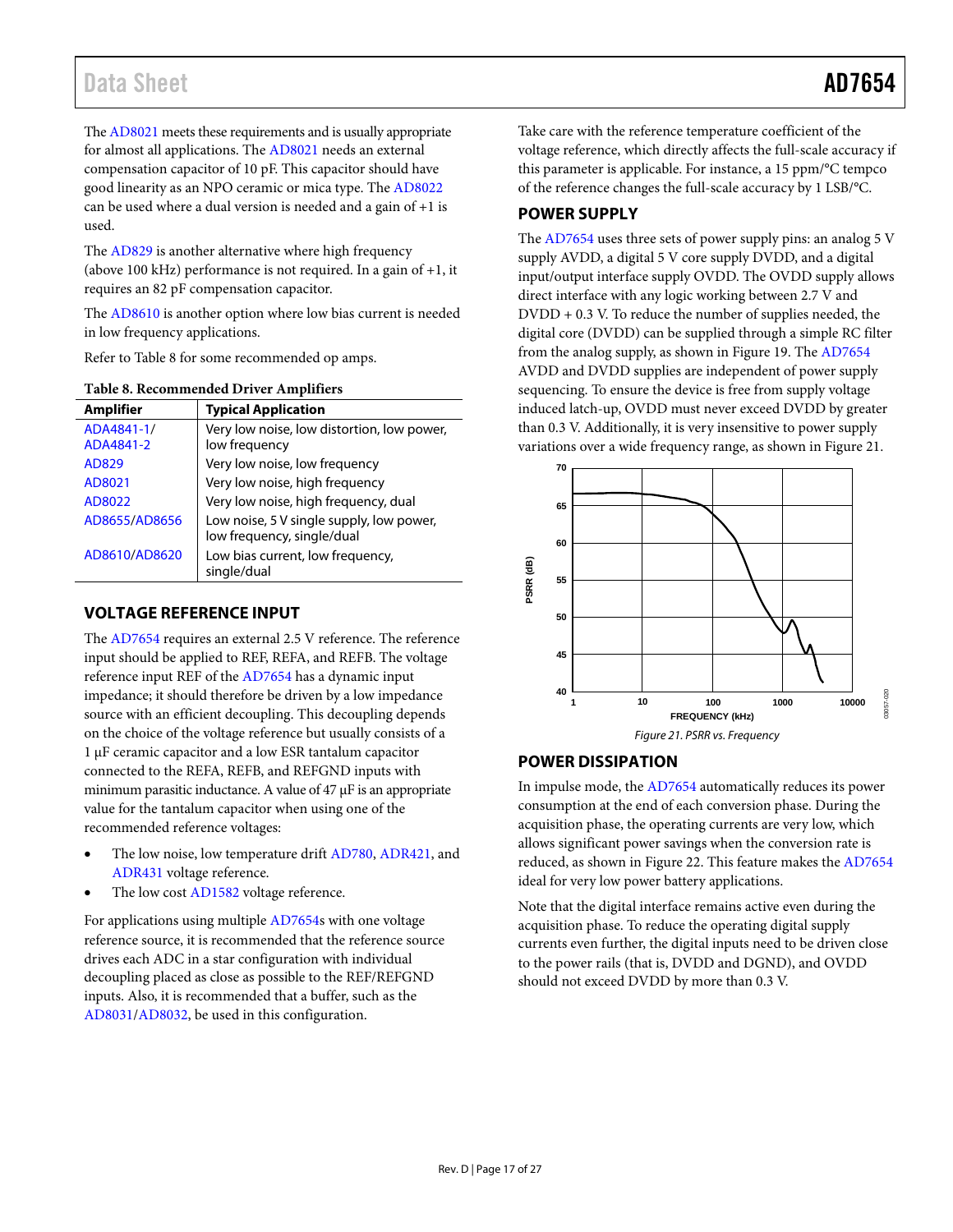

# <span id="page-17-5"></span><span id="page-17-0"></span>**CONVERSION CONTROL**

[Figure 23 s](#page-17-3)hows the detailed timing diagrams of the conversion process. Th[e AD7654 i](http://analog.com/ad7654?doc=ad7654.pdf)s controlled by the signal  $\overline{\text{CNVST}}$ , which initiates conversion. Once initiated, it cannot be restarted or aborted, even by the power-down input, PD, until the conversion is complete. The  $\overline{\text{CNVST}}$  signal operates independently of the  $\overline{\text{CS}}$ and RD signals.



<span id="page-17-3"></span>Although  $\overline{\text{CNVST}}$  is a digital signal, it should be designed with special care with fast, clean edges and levels, and with minimum overshoot and undershoot or ringing.

For applications where the SNR is critical, the CNVST signal should have very low jitter. Some solutions to achieve this are to use a dedicated oscillator for CNVST generation or, at least, to clock it with a high frequency, low jitter clock, as shown in [Figure 19.](#page-14-0) 

In impulse mode, conversions can be automatically initiated. If CNVST is held low when BUSY is low, the [AD7654](http://analog.com/ad7654?doc=ad7654.pdf) controls the acquisition phase and automatically initiates a new conversion. By keeping CNVST low, th[e AD7654 k](http://analog.com/ad7654?doc=ad7654.pdf)eeps the conversion process running by itself. Note that the analog input has to be settled when BUSY goes low. Also, at power-up, CNVST should

be brought low once to initiate the conversion process. In this mode, the [AD7654](http://analog.com/ad7654?doc=ad7654.pdf) may sometimes run slightly faster than the guaranteed limits of 444 kSPS in impulse mode. This feature does not exist in normal mode.

# <span id="page-17-1"></span>**DIGITAL INTERFACE**

The [AD7654 h](http://analog.com/ad7654?doc=ad7654.pdf)as a versatile digital interface; it can be interfaced with the host system by using either a serial or parallel interface. The serial interface is multiplexed on the parallel data bus. The [AD7654 d](http://analog.com/ad7654?doc=ad7654.pdf)igital interface accommodates either 3 V or 5 V logic by simply connecting the OVDD supply pin of th[e AD7654 t](http://analog.com/ad7654?doc=ad7654.pdf)o the host system interface digital supply.

The two signals  $\overline{CS}$  and  $\overline{RD}$  control the interface. When at least one of these signals is high, the interface outputs are in high impedance. Usually, CS allows the selection of each [AD7654](http://analog.com/ad7654?doc=ad7654.pdf) in multicircuit applications and is held low in a single [AD7654](http://analog.com/ad7654?doc=ad7654.pdf) design.  $\overline{\text{RD}}$  is generally used to enable the conversion result on the data bus. In parallel mode, signal  $A/\overline{B}$  allows the choice of reading either the output of Channel A or Channel B, whereas in serial mode, signal  $A/B$  controls which channel is output first.

[Figure 24 d](#page-17-4)etails the timing when using the RESET input. Note the current conversion, if any, is aborted and the data bus is high impedance while RESET is high.



## <span id="page-17-4"></span><span id="page-17-2"></span>**PARALLEL INTERFACE**

The [AD7654 i](http://analog.com/ad7654?doc=ad7654.pdf)s configured to use the parallel interface when SER/PAR is held low.

### **Master Parallel Interface**

Data can be read continuously by tying  $\overline{CS}$  and  $\overline{RD}$  low, thus requiring minimal microprocessor connections. However, in this mode, the data bus is always driven and cannot be used in shared bus applications (unless the device is held in RESET). [Figure 25 d](#page-18-0)etails the timing for this mode.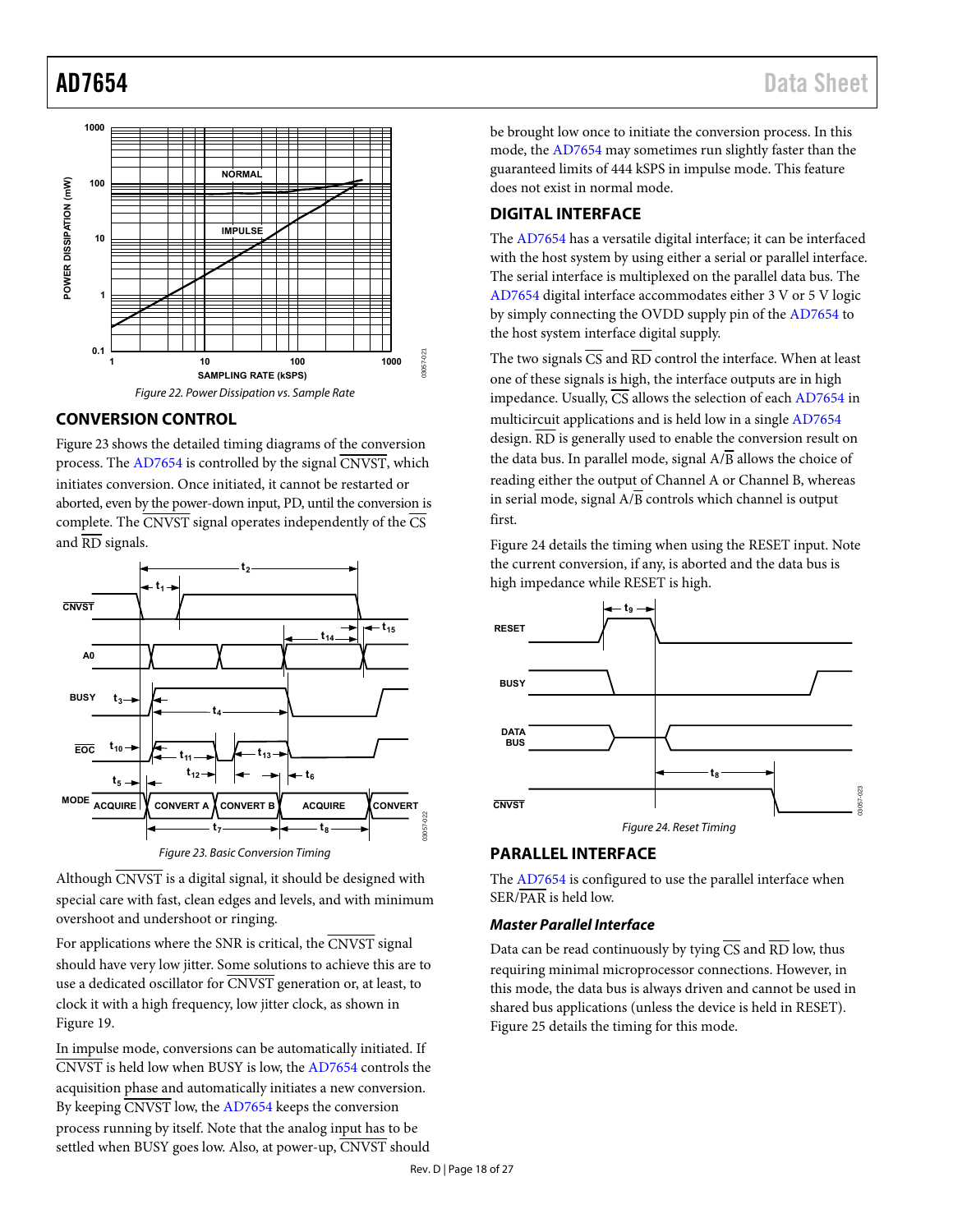

Figure 25. Master Parallel Data Timing for Continuous Read

## <span id="page-18-0"></span>**Slave Parallel Interface**

In slave parallel reading mode, the data can be read either after each conversion, which is during the next acquisition phase or during the other channel's conversion, or during the following conversion, as shown i[n Figure 26](#page-18-2) an[d Figure 27,](#page-18-3) respectively. When the data is read during the conversion, however, it is recommended that it is read only during the first half of the conversion phase. This avoids any potential feedthrough between voltage transients on the digital interface and the most critical analog conversion circuitry.



<span id="page-18-2"></span>



<span id="page-18-3"></span>Figure 27. Slave Parallel Data Timing for a Read During Conversion

### **8-Bit Interface (Master or Slave)**

The BYTESWAP pin allows a glueless interface to an 8-bit bus. As shown in [Figure 28,](#page-18-4) the LSB byte is output on D[7:0] and the MSB is output on D[15:8] when BYTESWAP is low. When BYTESWAP is high, the LSB and MSB bytes are swapped, the LSB is output on D[15:8], and the MSB is output on D[7:0]. By connecting BYTESWAP to an address line, the 16-bit data can be read in two bytes on either D[15:8] or D[7:0].



## <span id="page-18-4"></span>**Channel A/B Output**

The  $A/\overline{B}$  input controls which channel's conversion results (INAx or INBx) are output on the data bus. The functionality of A/B is detailed i[n Figure 29.](#page-18-1) When high, the data from Channel A is available on the data bus. When low, the data from Channel B is available on the bus. Note that Channel A can be read immediately after conversion is done  $(\overline{EOC})$ , while Channel B is still in its converting phase. However, in any of the serial reading modes, Channel A data is updated only after Channel B is converted.



<span id="page-18-1"></span>Figure 29.  $A\sqrt{B}$  Channel Reading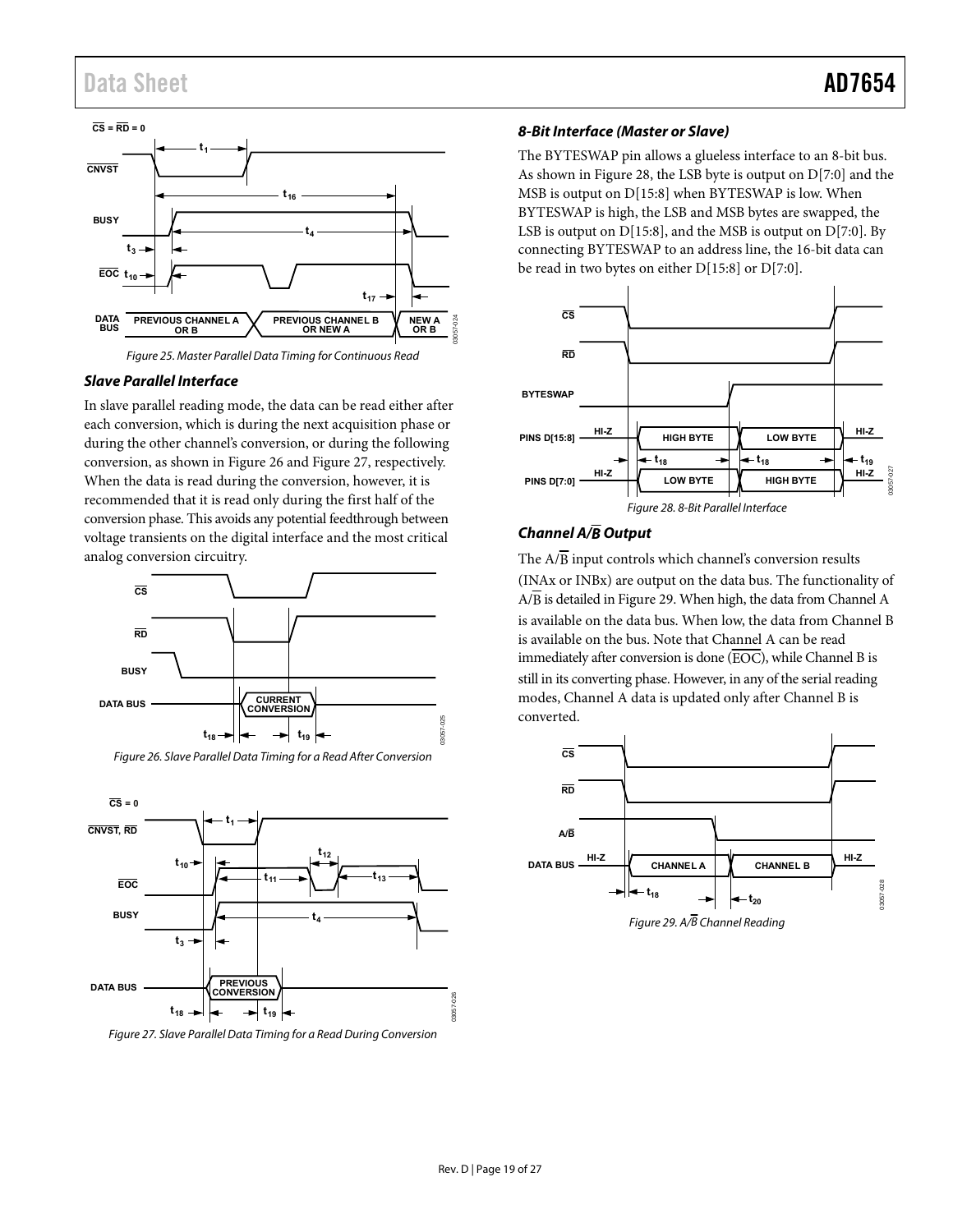# <span id="page-19-0"></span>**SERIAL INTERFACE**

The [AD7654 i](http://analog.com/ad7654?doc=ad7654.pdf)s configured to use the serial interface when the SER/PAR is held high. Th[e AD7654](http://analog.com/ad7654?doc=ad7654.pdf) outputs 32 bits of data, MSB first, on the SDOUT pin. The order of the channels being output is also controlled by  $A/B$ . When high, Channel A is output first; when low, Channel B is output first. This data is synchronized with the 32 clock pulses provided on the SCLK pin.

# <span id="page-19-1"></span>**MASTER SERIAL INTERFACE Internal Clock**

The [AD7654 i](http://analog.com/ad7654?doc=ad7654.pdf)s configured to generate and provide the serial data clock SCLK when the EXT/INT pin is held low. The [AD7654 a](http://analog.com/ad7654?doc=ad7654.pdf)lso generates a SYNC signal to indicate to the host when the serial data is valid. The serial clock SCLK and the SYNC signal can be inverted if desired. The output data is valid on both the rising and falling edge of the data clock. Depending on RDC/SDIN input, the data can be read after each conversion or during the following conversion. [Figure 30 a](#page-20-0)n[d Figure 31](#page-20-1)  show the detailed timing diagrams of these two modes.

Usually, because the [AD7654 i](http://analog.com/ad7654?doc=ad7654.pdf)s used with a fast throughput, the master-read-during-convert mode is the most recommended serial mode when it can be used. In this mode, the serial clock and data toggle at appropriate instants, which minimizes potential feedthrough between digital activity and the critical conversion decisions. The SYNC signal goes low after the LSB of each channel has been output. Note that in this mode, the SCLK period changes because the LSBs require more time to settle, and the SCLK is derived from the SAR conversion clock.

Note that in the master-read-after-convert mode, unlike in other modes, the signal BUSY returns low after the 32 data bits are pulsed out and not at the end of the conversion phase, which results in a longer BUSY width. One advantage of using this mode is that it can accommodate slow digital hosts because the serial clock can be slowed down by using DIVSCLK[1:0] inputs. Refer t[o Table 4 f](#page-5-0)or the timing details.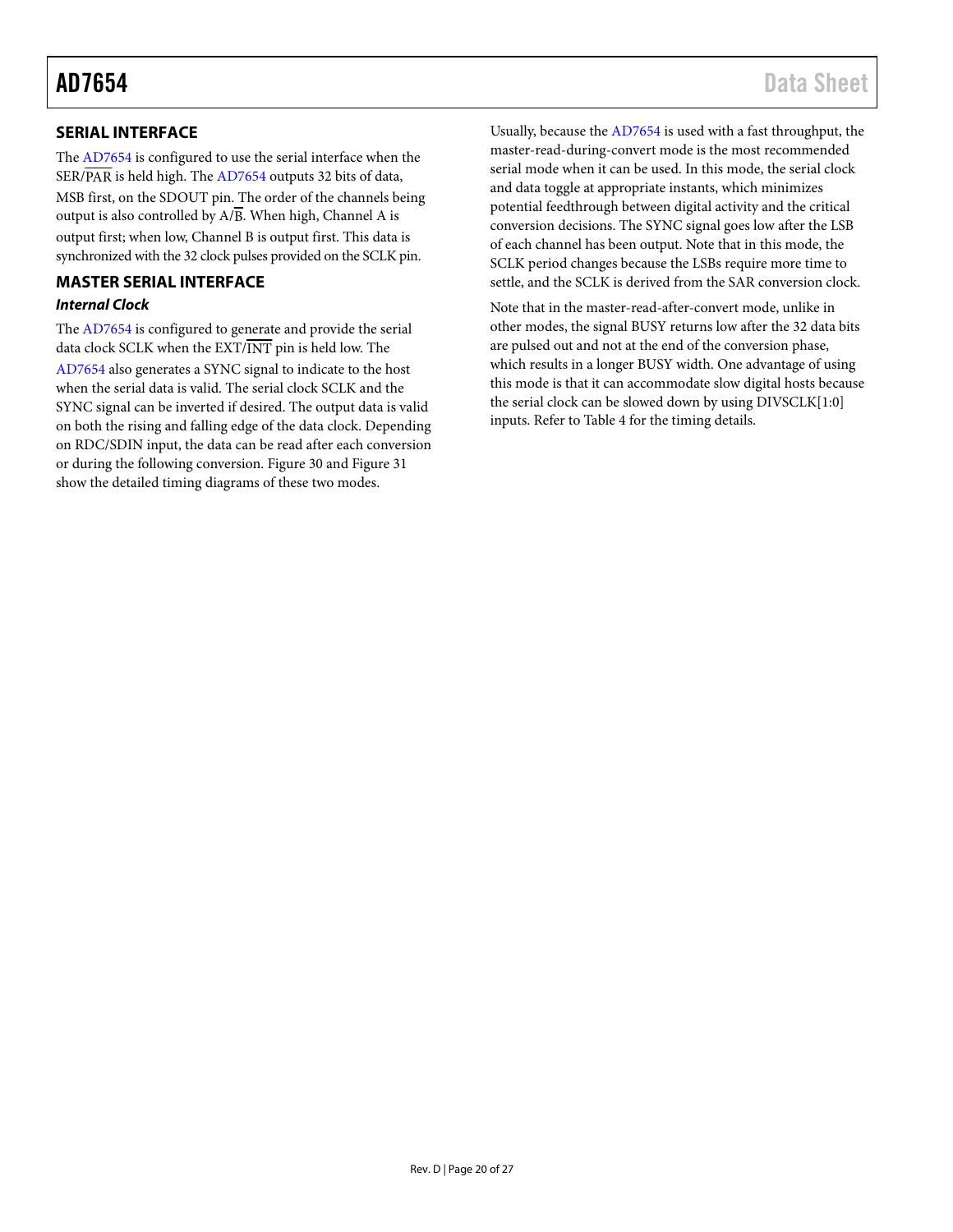



<span id="page-20-0"></span>

<span id="page-20-1"></span>Figure 31. Master Serial Data Timing for Reading (Read Previous Conversion During Convert)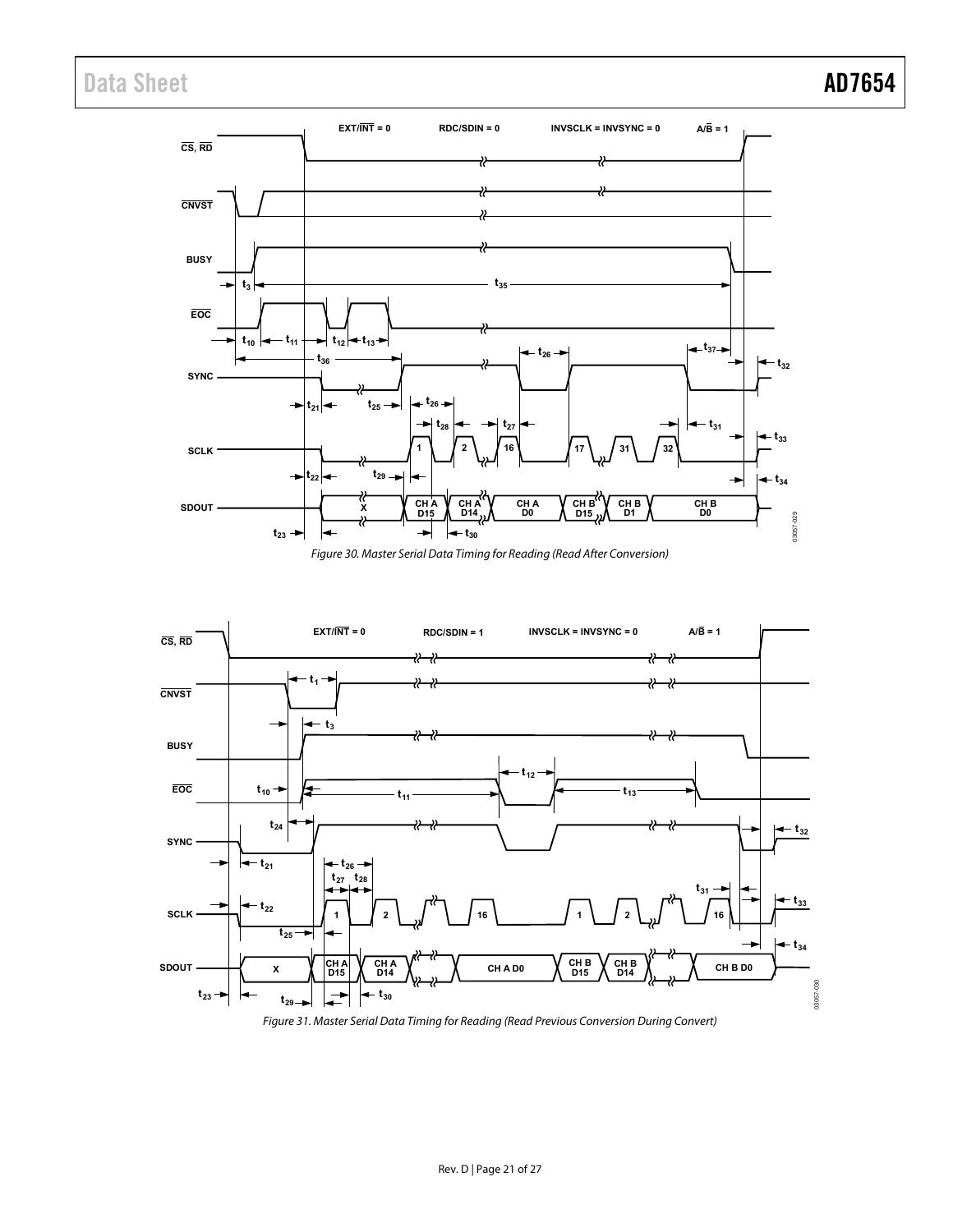# AD7654 Data Sheet

# <span id="page-21-0"></span>**SLAVE SERIAL INTERFACE**

## **External Clock**

The [AD7654 i](http://analog.com/ad7654?doc=ad7654.pdf)s configured to accept an externally supplied serial data clock on the SCLK pin when the EXT/INT pin is held high. In this mode, several methods can be used to read the data. The external serial clock is gated by  $\overline{CS}$ . When both  $\overline{CS}$ and  $\overline{RD}$  are low, the data can be read after each conversion or during the following conversion. The external clock can be either a continuous or discontinuous clock. A discontinuous clock can be either normally high or normally low when inactive. [Figure 33 a](#page-22-0)n[d Figure 34 s](#page-22-1)how the detailed timing diagrams of these methods.

While th[e AD7654 i](http://analog.com/ad7654?doc=ad7654.pdf)s performing a bit decision, it is important that voltage transients not occur on digital input/output pins or degradation of the conversion result may occur. This is particularly important during the second half of the conversion phase of each channel because the [AD7654 p](http://analog.com/ad7654?doc=ad7654.pdf)rovides error correction circuitry that can correct for an improper bit decision made during the first half of the conversion phase. For this reason, it is recommended that when an external clock is provided, it is a discontinuous clock that toggles only when BUSY is low or, more importantly, that it does not transition during the latter half of EOC high.

## **External Discontinuous Clock Data Read After Convert**

Although the maximum throughput cannot be achieved in this mode, it is the most recommended of the serial slave modes. [Figure 33 s](#page-22-0)hows the detailed timing diagrams of this method. After a conversion is complete, indicated by BUSY returning low, the conversion results can be read while both  $\overline{\text{CS}}$  and  $\overline{\text{RD}}$ are low. Data is shifted out from both channels MSB first, with 32 clock pulses and is valid on both rising and falling edges of the clock.

One advantage of this method is that conversion performance is not degraded because there are no voltage transients on the digital interface during the conversion process. Another advantage is the ability to read the data at any speed up to 40 MHz, which accommodates both a slow digital host interface and the fastest serial reading.

Finally, in this mode only, the [AD7654 p](http://analog.com/ad7654?doc=ad7654.pdf)rovides a daisy-chain feature using the RDC/SDIN (serial data in) input pin for cascading multiple converters together. This feature is useful for reducing component count and wiring connections when it is desired, as in isolated multiconverter applications.

An example of the concatenation of two devices is shown in [Figure 32.](#page-21-1) Simultaneous sampling is possible by using a common CNVST signal. Note that the RDC/SDIN input is latched on the edge of SCLK opposite the one used to shift out the data on SDOUT. Therefore, the MSB of the upstream converter follows the LSB of the downstream converter on the next SCLK cycle. The SDIN input should be tied either high or low on the most upstream converter in the chain.



<span id="page-21-1"></span>Figure 32. Tw[o AD7654 D](http://analog.com/ad7654?doc=ad7654.pdf)evices in a Daisy-Chain Configuration

### **External Clock Data Read Previous During Convert**

[Figure 34 s](#page-22-1)hows the detailed timing diagrams of this method. During a conversion, while both  $\overline{CS}$  and  $\overline{RD}$  are low, the result of the previous conversion can be read. The data is shifted out MSB first with 32 clock pulses and is valid on both the rising and falling edges of the clock. The 32 bits have to be read before the current conversion is completed; otherwise, RDERROR is pulsed high and can be used to interrupt the host interface to prevent incomplete data reading. There is no daisy-chain feature in this mode, and RDC/SDIN input should always be tied either high or low.

To reduce performance degradation due to digital activity, a fast discontinuous clock (at least 32 MHz in impulse mode and 40 MHz in normal mode) is recommended to ensure that all of the bits are read during the first half of each conversion phase  $(EOC high, t<sub>11</sub>, t<sub>12</sub>).$ 

It is also possible to begin to read data after conversion and continue to read the last bits after a new conversion has been initiated. This allows the use of a slower clock speed like 26 MHz in impulse mode and 30 MHz in normal mode.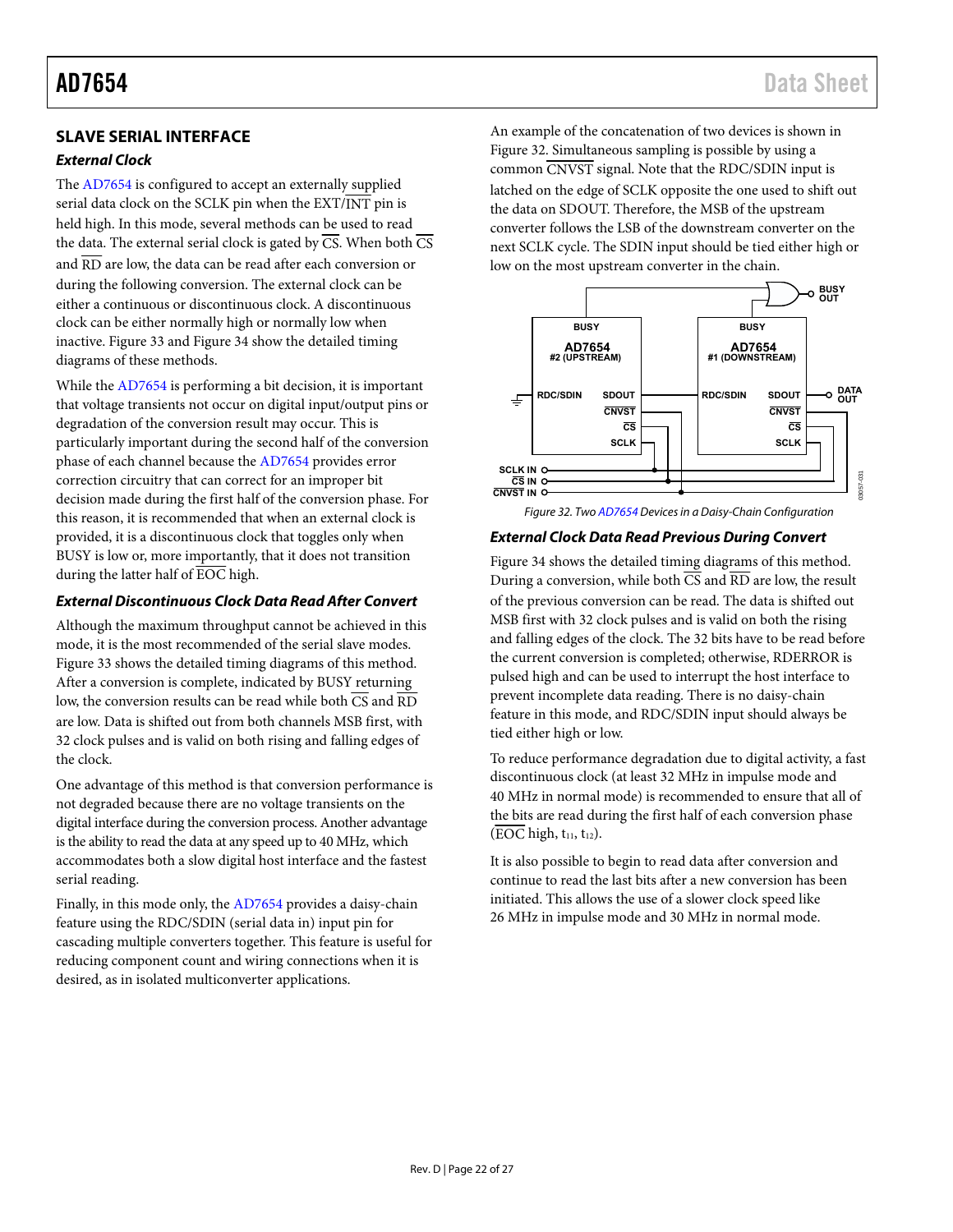

Figure 33. Slave Serial Data Timing for Reading (Read After Convert)

<span id="page-22-0"></span>

<span id="page-22-1"></span>Figure 34. Slave Serial Data Timing for Reading (Read Previous Conversion During Convert)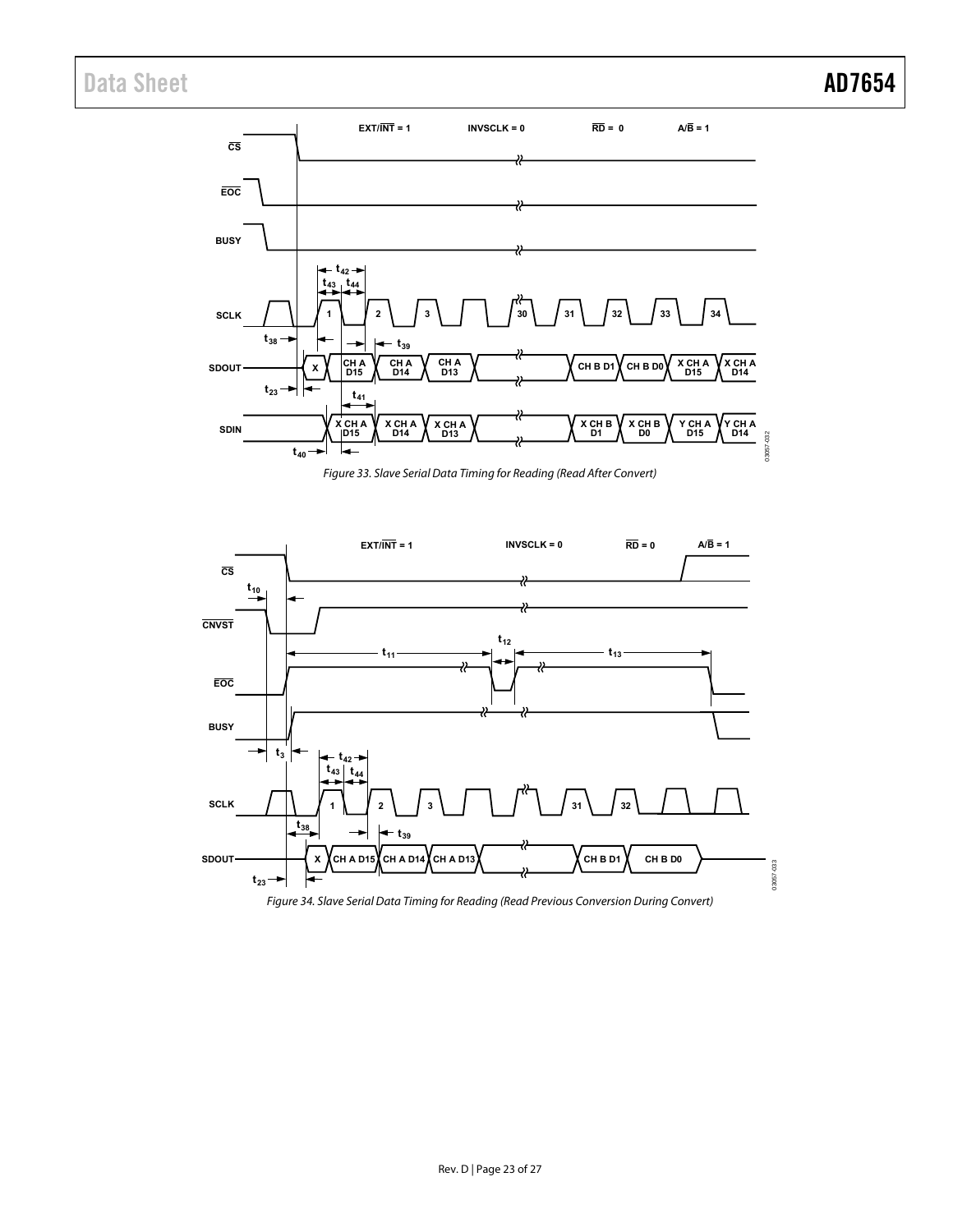# <span id="page-23-0"></span>**MICROPROCESSOR INTERFACING**

The [AD7654 i](http://analog.com/ad7654?doc=ad7654.pdf)s ideally suited for traditional dc measurement applications supporting a microprocessor and for ac signal processing applications interfacing to a digital signal processor. The [AD7654 i](http://analog.com/ad7654?doc=ad7654.pdf)s designed to interface with either a parallel 8-bit wide or 16-bit wide interface, a general-purpose serial port, or I/O ports on a microcontroller. A variety of external buffers can be used with th[e AD7654](http://analog.com/ad7654?doc=ad7654.pdf) to prevent digital noise from coupling into the ADC. The following section illustrates the use of the [AD7654 w](http://analog.com/ad7654?doc=ad7654.pdf)ith an SPI equipped DSP, the [ADSP-2191M.](http://analog.com/ADSP-2191M?doc=ad7654.pdf)

# <span id="page-23-1"></span>**SPI INTERFACE [\(ADSP-2191M\)](http://analog.com/ADSP-2191M?doc=ad7654.pdf)**

[Figure 35 s](#page-23-2)hows an interface diagram between th[e AD7654](http://analog.com/ad7654?doc=ad7654.pdf) and the SPI equippe[d ADSP-2191M.](http://analog.com/ADSP-2191M?doc=ad7654.pdf) To accommodate the slower speed of the DSP, the [AD7654 a](http://analog.com/ad7654?doc=ad7654.pdf)cts as a slave device and data must be read after conversion. This mode also allows the daisy-chain feature. The convert command can be initiated in response to an internal timer interrupt. The 32-bit output data is read with two serial peripheral interface (SPI) 16-bit wide accesses. The reading process can be initiated in response to the

end-of-conversion signal (BUSY going low) using an interrupt line of the DSP. By writing to the SPI control register (SPICLTx), the serial interface (SPI) on th[e ADSP-2191M i](http://analog.com/ADSP-2191M?doc=ad7654.pdf)s configured for master mode (MSTR) = 1, clock polarity bit  $(CPOL) = 0$ , clock phase bit  $(CPHA) = 1$ , and SPI interrupt enable  $(TIMOD) = 00$ . To meet all timing requirements, limit the SPI clock to 17 Mbps, allowing it to read an ADC result in less than 1 μs. When a higher sampling rate is desired, using one of the parallel interface modes is recommended.

<span id="page-23-2"></span>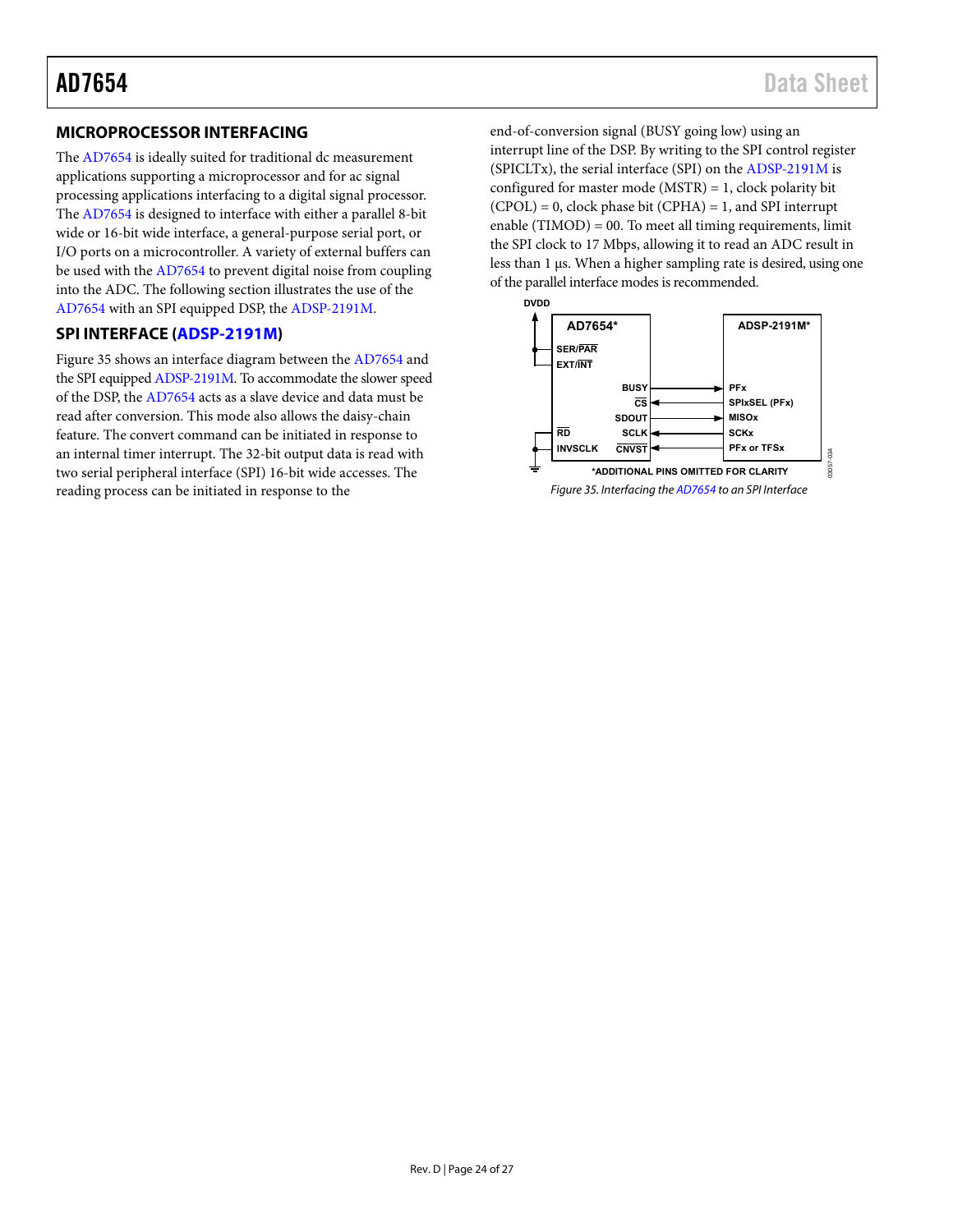# <span id="page-24-0"></span>APPLICATION HINTS **LAYOUT**

<span id="page-24-1"></span>The [AD7654 h](http://analog.com/ad7654?doc=ad7654.pdf)as very good immunity to noise on the power supplies. However, care should still be taken with regard to grounding layout.

The printed circuit board that houses th[e AD7654 s](http://analog.com/ad7654?doc=ad7654.pdf)hould be designed so the analog and digital sections are separated and confined to certain areas of the board. This facilitates the use of ground planes that can be separated easily. Digital and analog ground planes should be joined in only one place, preferably underneath th[e AD7654,](http://analog.com/ad7654?doc=ad7654.pdf) or as close as possible to the [AD7654.](http://analog.com/ad7654?doc=ad7654.pdf)  If th[e AD7654](http://analog.com/ad7654?doc=ad7654.pdf) is in a system where multiple devices require analog-to-digital ground connections, the connection should still be made at only a star ground point established as close as possible to th[e AD7654.](http://analog.com/ad7654?doc=ad7654.pdf) 

Running digital lines under the device should be avoided because these couple noise onto the die. The analog ground plane should be allowed to run under the [AD7654](http://analog.com/ad7654?doc=ad7654.pdf) to avoid noise coupling. Fast switching signals like CNVST or clocks should be shielded with digital ground to avoid radiating noise to other sections of the board, and should never run near analog signal paths. Crossover of digital and analog signals should be avoided. Traces on different but close layers of the board should run at right angles to each other. This reduces the effect of crosstalk through the board.

The power supply lines to the [AD7654 s](http://analog.com/ad7654?doc=ad7654.pdf)hould use as large a trace as possible to provide low impedance paths and reduce the effect of glitches on the power supply lines. Good decoupling is

also important to lower the supply's impedance presented to the [AD7654 a](http://analog.com/ad7654?doc=ad7654.pdf)nd to reduce the magnitude of the supply spikes. Decoupling ceramic capacitors, typically 100 nF, should be placed on each power supply pin—AVDD, DVDD, and OVDD—close to, and ideally right up against these pins and their corresponding ground pins. Additionally, low ESR 10 μF capacitors should be located near the ADC to further reduce low frequency ripple.

The DVDD supply of th[e AD7654 c](http://analog.com/ad7654?doc=ad7654.pdf)an be a separate supply or can come from the analog supply AVDD or the digital interface supply OVDD. When the system digital supply is noisy or when fast switching digital signals are present, if no separate supply is available, the user should connect DVDD to AVDD through an RC filter (see [Figure 19\)](#page-14-0) and the system supply to OVDD and the remaining digital circuitry. When DVDD is powered from the system supply, it is useful to insert a bead to further reduce high frequency spikes.

The [AD7654 h](http://analog.com/ad7654?doc=ad7654.pdf)as five different ground pins: INGND, REFGND, AGND, DGND, and OGND. INGND is used to sense the analog input signal. REFGND senses the reference voltage and, because it carries pulsed currents, should be a low impedance return to the reference. AGND is the ground to which most internal ADC analog signals are referenced; it must be connected with the least resistance to the analog ground plane. DGND must be tied to the analog or digital ground plane, depending on the configuration. OGND is connected to the digital system ground.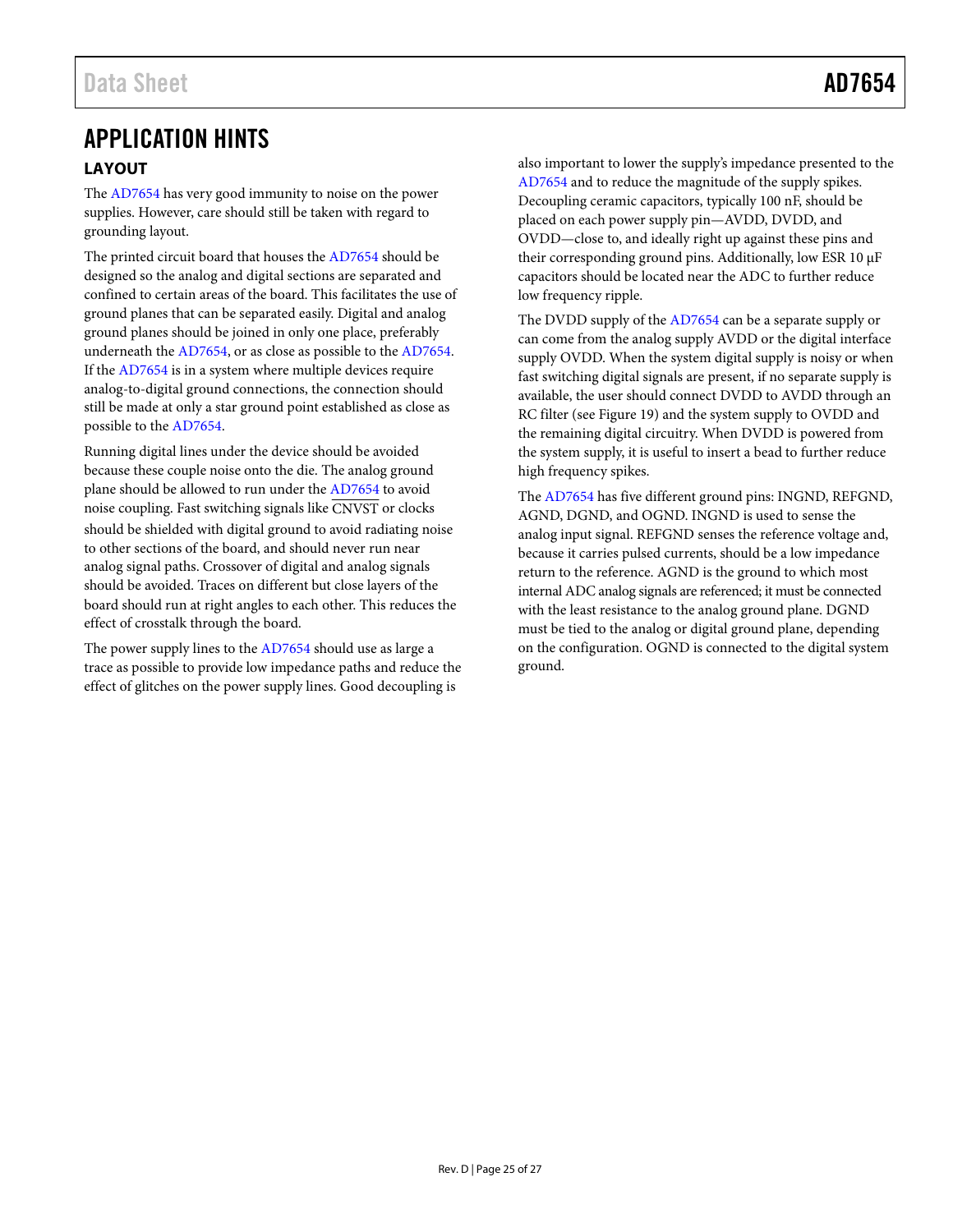# <span id="page-25-0"></span>OUTLINE DIMENSIONS



Dimensions shown in millimeters